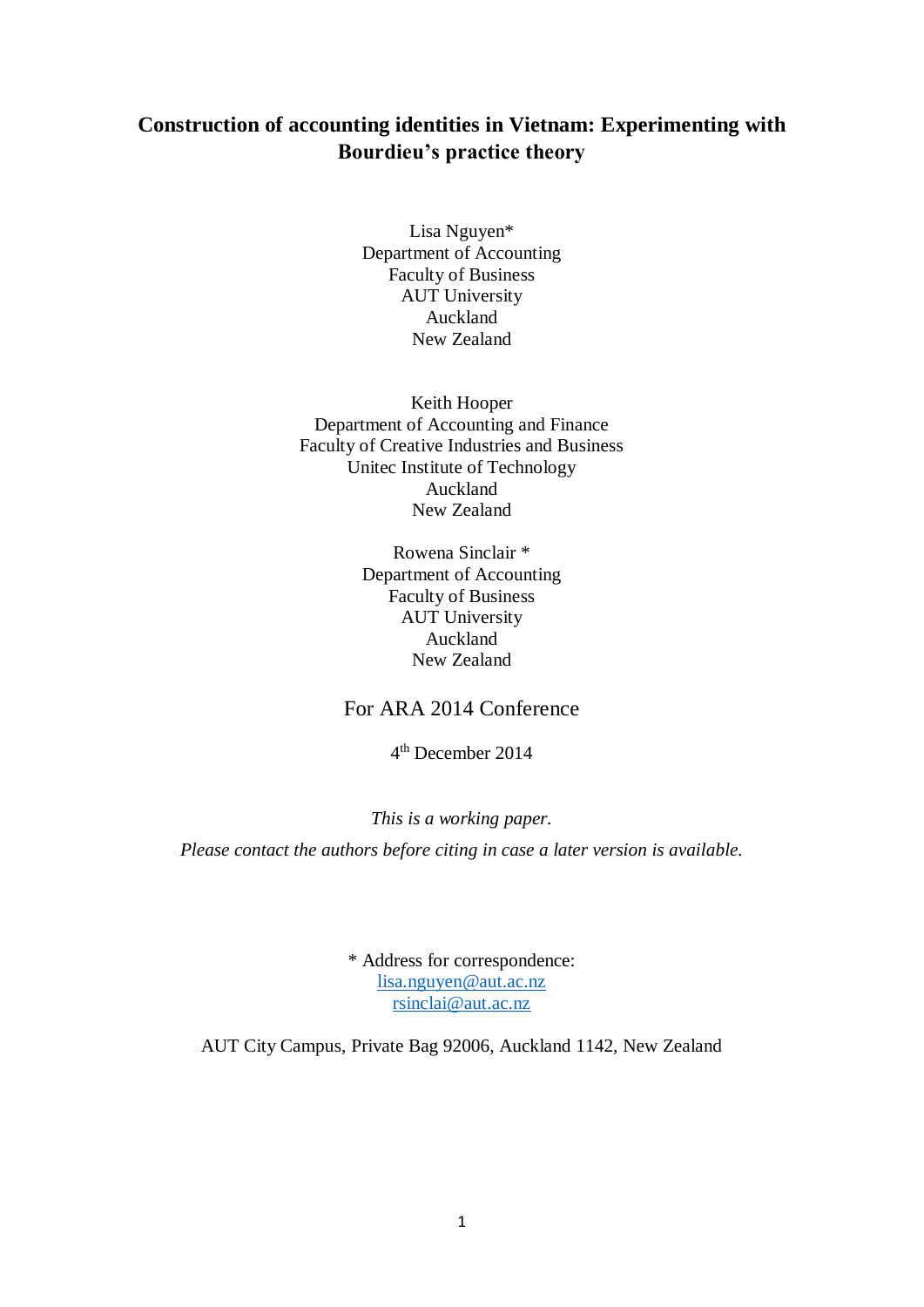# Construction of accountant's identity in Vietnam: Experimenting with Bourdieu's practice theory

## **Abstract**

## **Purpose:**

This study aims to investigate the *habitus* of bookkeepers and professional accountants in Vietnam, a communist country, by experimenting with Bourdieu's practice theory. Such theory seeks to examine the ways in which accounting individuals (or classes) inhabit a position, invoking practical knowledge which enables them to function in particular positions. Such functions are to be associated with *habitus* – durable, transposable dispositions which are both constitutive of and constituted by the context or field in which they operate

### **Design/Methodology/Approach:**

This is a qualitative research and the naturalistic inquiry approach was selected for this paper. There were 14 bookkeepers and 15 professional accountants interviewed with the purpose of adding to a growing but still sparse literature on the work practices of bookkeepers who make up the majority of accounting practitioners in Vietnam

### **Findings**

All bookkeepers attach their identity to their daily routine work and highlight the importance of keeping updated on the new rules issued by the government. They, together with some professional accountants, have also found their identity formed through connections with government officials. Some locally qualified accountants have deviated their career or identity from the traditional pathway by the embarked on obtaining professional qualifications of ACCA or CPA (Australia).

### **Originality/value:**

This paper offers insights of how the bookkeepers and professional accountants see themselves and what the gap is between bookkeepers and professional accountants, in the context in which the Communist rule-based country is getting involved more deeply in the globalisational process.

## **Keywords:**

Vietnam, Bourdieu, Identity, Habitus, Bookkeepers, Accountants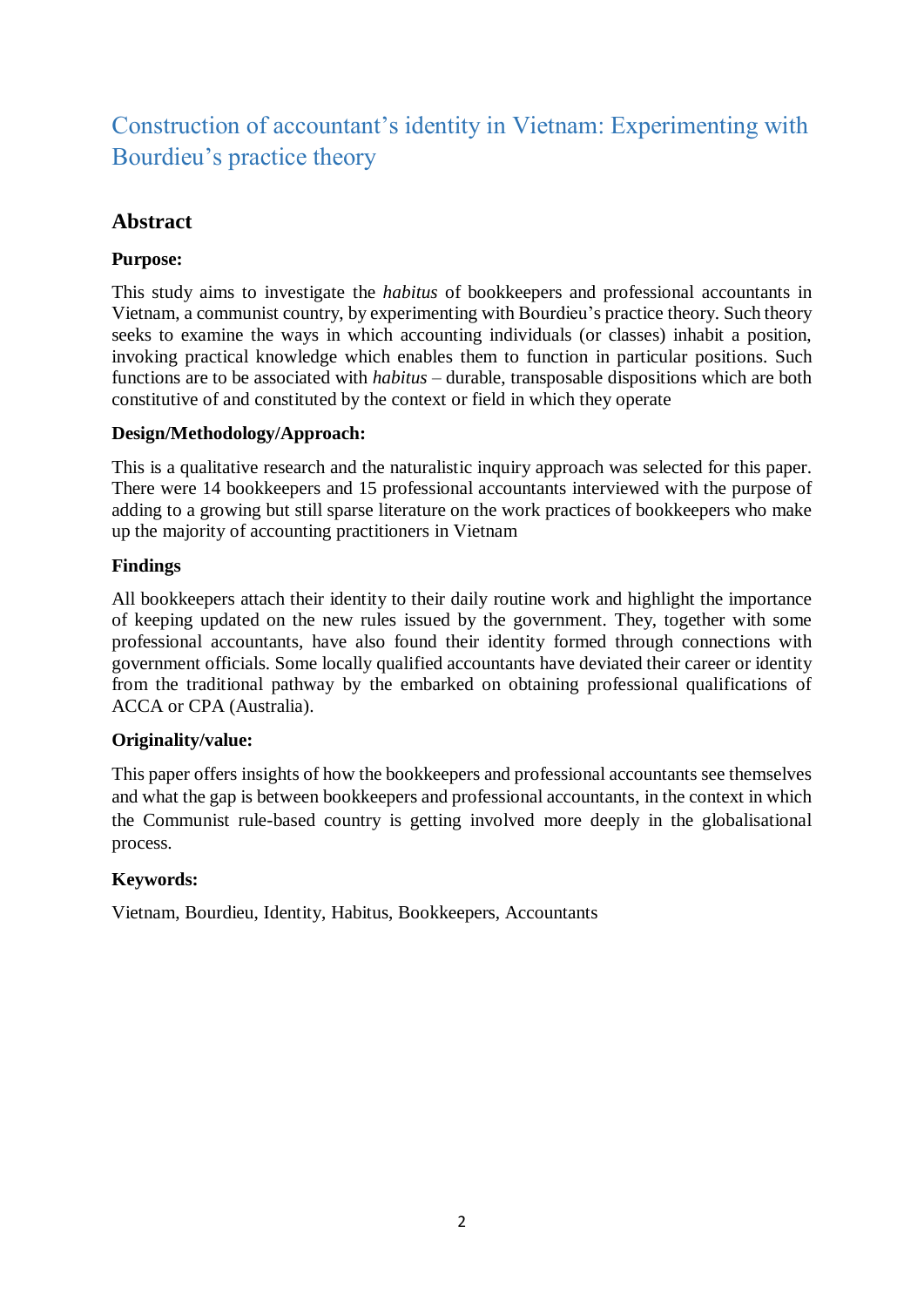#### **1. Introduction**

More than a hundred countries have adopted or been in the process of adopting the International Financial Reporting Standards (IFRS) [\(PwC, 2013\)](#page-21-0). Since the Anglo-Saxon environment is embedded in the IFRS, this leads to doubt about the quality of the IFRS implementation in countries that do not follow common-law or market practices. Vietnam is a large country of 86 million people with a communist government directing a centralised and planned economy [\(La](#page-20-0)  [Porta, Lopez-de-Silanes, Shleiffer, & Vishny, 1998\)](#page-20-0). It can be argued that the IFRS fits uneasily into a non-market economy where government dominance is ubiquitous. A commitment of adopting the IFRS of the Vietnamese Government could be as a result of coercive pressure of the World Bank and the International Monetary Fund (IMF) [\(Nguyen, Hooper, & Sinclair,](#page-20-1)  [2011\)](#page-20-1). The progressive intervention of Western institutions such as the 'Big 4' international accounting firms, multinational enterprises, the International Accounting Standard Board (IASB), the IMF, the World Bank, and professional accounting bodies, was a motivation for paper: first to investigate how bookkeepers and professional accountants see themselves in the given context of the Vietnamese accounting field; second to explore what the gap is in terms of income and career prospect between bookkeepers and professional accountants ; and last to see how practitioners view the importance of growth in their career. Bourdieu's theory of practice is adopted to frame the study. The interview data is gathered from twenty-nine interviewees being fourteen bookkeepers, and fifteen professional accountants. The paper is organised as following: *Section two* provides a background to this study. The literature review is undertaken in *section three* which focuses on the research questions and identifies the gaps in knowledge that establish the research questions under investigation. *Section four* explains the methodological approach and the methods used in collecting and analysing the research evidence. *Section five* discusses Bourdieu's theory and considers the rationale for its appropriateness for this study. *Section six* presents the findings of this study. The last section, *Section seven*, is a discussion and provides a final conclusion.

#### **2. Background**

During the French colonial era in Vietnam (1858-1954), the French established no local accounting profession or society and tended to use French accountants. However, the Vietnamese bookkeepers copied the French accounting system and formed a small society called "*Câu lạc bộ kế toán trưởng*" in 1989 [\(Ho, 2010\)](#page-20-2) (paragraph 2). This translates as the "chief accountants' club" and was similar to the "*teneurs de livres"* in France. Such a society was not a profession in that it commanded no system of standards like the French system, and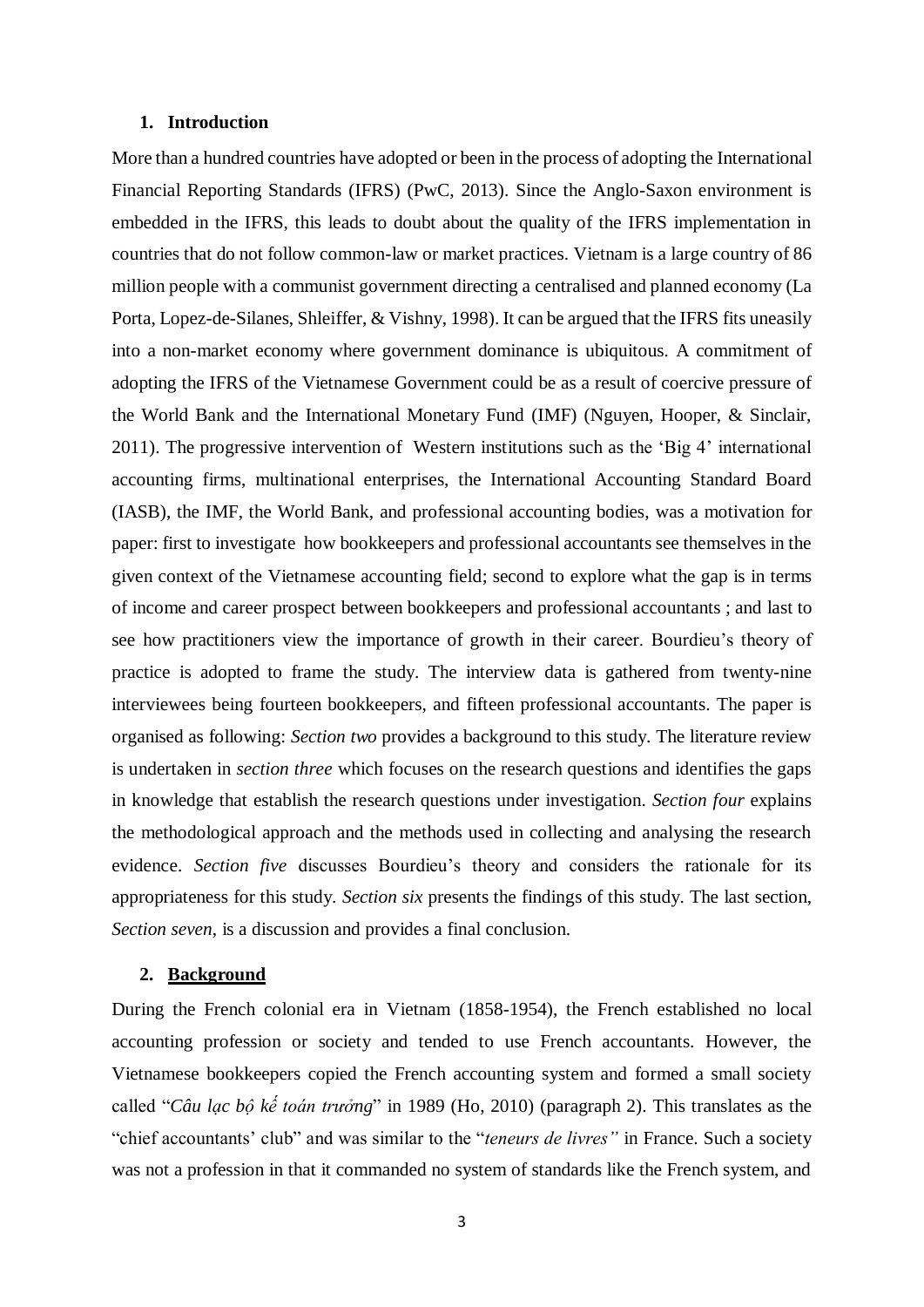accounting standards were centralised by the government. As Collins [\(1979\)](#page-19-0) points out "the most widely accepted sociological description" of a profession is "a self-regulated community" which possesses "exclusive power, usually backed up by the state, to train new members and admit them to practice" (p. 132).

The Vietnamese Association of Accountants and Auditors (VAA) was established on 10 January 1994 and a successor of the "chief accountants' club". The VAA is a social and occupational accounting body in Vietnam and is under the government control. For maintaining and developing the accounting profession, the VAA's mission is to: (1) unify organisations and individuals who are practising in the accounting and auditing fields, (2) enhance professional competence and maintain a good level of ethical behaviour of their members and (3) coordinate with accounting professions in nearby regions and internationally [\(Vietnamese Association of](#page-21-1)  [Accountants and Auditors \[VAA\], 2012\)](#page-21-1).

Even though the VAA has been established for 20 years and members of International Federation of Accountants (IFAC) and Asean Federation of Accountants (AFA) [\(Asean](#page-19-1)  [Federation of Accountants, 2013\)](#page-19-1), its operational efficiency is pretty limited. In other words, the VAA is not fully meeting the objectives outlined by the IFAC [\(International Federation of](#page-20-3)  [Accountants,](#page-20-3) 2010b). For this reason, the Vietnam Association of Public Accountants (VACPA) was established by the Ministry of Finance (MOF) on 15 April 2005 and started to operate from 1 January 2006. On 14 July 2005, with the issuance of Decision No. 47/2005/QD-BTC, the MOF officially authorised the VACPA to manage and supervise auditing practice (Vietnam Association of Certified Public Accountants [VACPA], 2012). Neither the VAA nor VACPA are self-regulated. In fact, both the entry requirements and regulation process are solely undertaken by the MOF. Accounting field is operating mainly under tight control and detailed instructions of the MOF [\(Nguyen et al., 2011\)](#page-20-1). This can be seen from the operation of the Department of Accounting Policy (DAP) which is a department within the MOF. The DAP is taking direct responsibility for setting up accounting and auditing standards, improving the professional qualifications of accountants and auditors, encouraging research, and organising the quality control of independent auditing firms [\(Professional Infrastructure, n.d., p. 29\)](#page-21-2) .

This background section sets a scene for this study which facilitate readers understanding potential influences of Vietnamese culture on accountant's identity. Below section is a review of what has been researched on accountant's identity in the literature.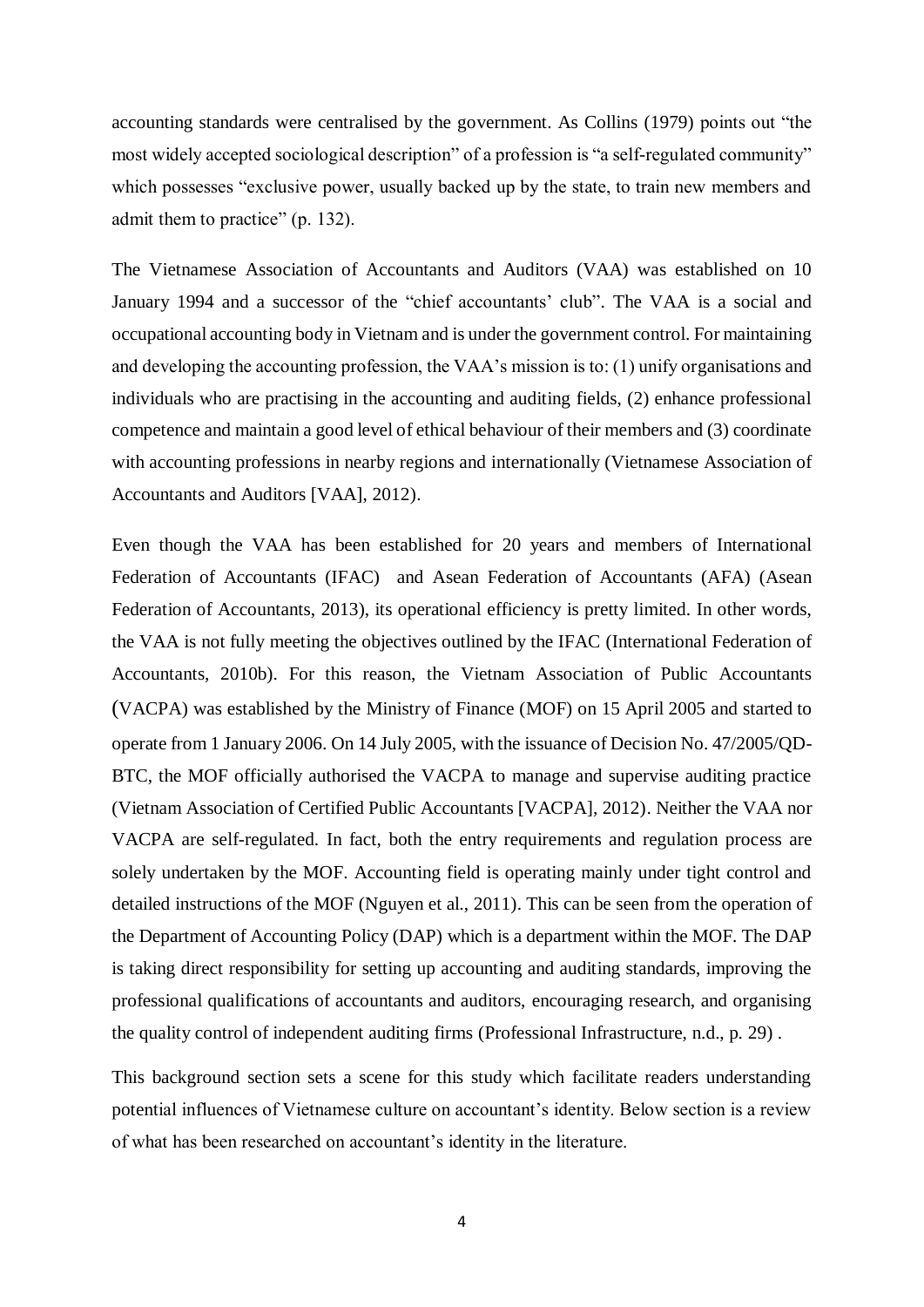#### **3. Literature Review**

The changing role, image and identity of accountants is well researched in the literature which is detailed below. However, there is little research on the role or identity of accountants in a communist developing country in which accountant's identity may be influenced/constructed by political connection. This paper focuses on investigating: How bookkeepers and professional accountants see themselves before and after the first Western professional accounting body was entered into Vietnam. The sub-research questions are:

- 1. What is the gap between bookkeepers and professional accountants?
- 2. How do they see the importance of growth in their career?

Below is a brief review of accountants' practice, image and identity which has been explored in the literature.

#### **Practice of bookkeepers and professional accountants**

Because of an increasing global and technologically competitive environment, the traditional "bean-counting" or a bookkeepers' role, i.e. preparing the financial records is deviating from the expected roles of a professional accountants. In other words, to be viable as an independent and valuable profession, the accounting profession has repositioned itself by upgrading from bookkeeper type roles towards the top hierarchical levels: strategic/general management, risk management, change management, or senior advisory services [\(Ahrens & Chapman, 2000;](#page-18-0) [Burns, Ezzamel, & Scapens, 1999;](#page-19-2) [L. D. Parker, 2001;](#page-20-4) [Warren & Parker, 2009\)](#page-21-3). So, what constitutes a professional accountant? The IFAC defines a professional accountant as one who:

*Meets the standards of a professional, defined as having skills, knowledge, and expertise tested by examination and continuous development in a structured and monitored context; is committed to the values of integrity, objectivity, professional competence and due care, confidentiality, and professional behaviour (via code of ethics); and is subject to oversight by a body with disciplinary powers* [\(IFAC, 2010a,](#page-20-5)  [p. 11\)](#page-20-5).

The growing demand for professional accountants is leading to a recruitment and retention crisis for many organisations [\(Association of Chartered Certified Accountants, 2007\)](#page-19-3). Also, responding to a survey by the Association of Chartered Certified Accountants(ACCA) [\(2007\)](#page-19-3), 88% of respondents agreed that exercising professional judgment is becoming more important in their role. This may not be the case in Vietnam where the Communist government takes control on each and every single activity and majority of practitioners is bookkeepers. The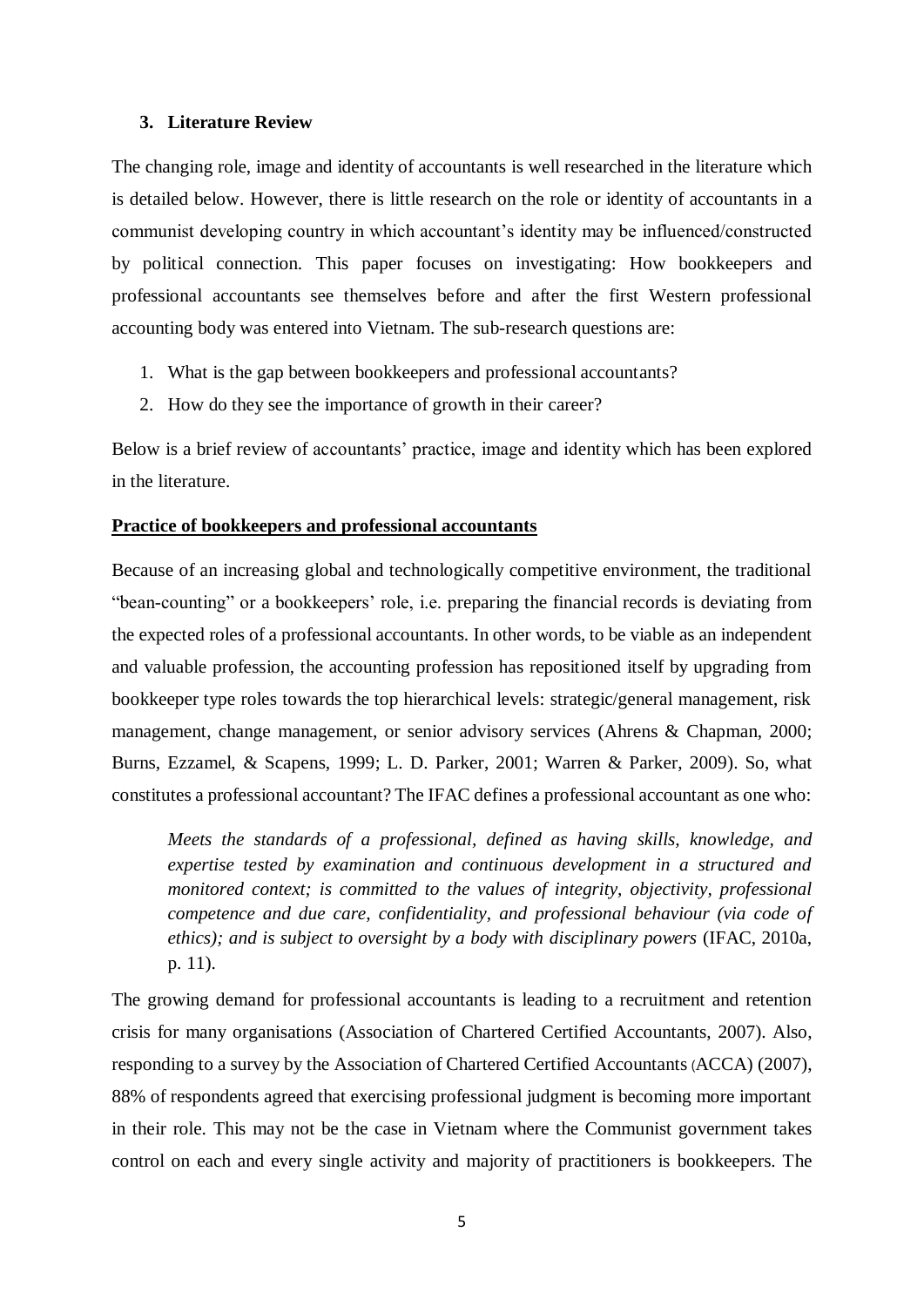country can generally be described as compliance and rule orientated [\(Nguyen et al., 2011\)](#page-20-1). The government uses rules to govern the activities within different fields including accounting. Among the Vietnamese community, accounting is considered as a subjugated field as it is seen as technical and rule compliance. Exercising professional judgment is not welcomed in Vietnam [\(Nguyen et al., 2011\)](#page-20-1).

Carnegie and Edwards [\(2001\)](#page-19-4) theorise the acquisition of professional status to be a committed or dynamic process involving "signals of movement" towards vocational ascendancy which encompasses "the creation of a specialist knowledge base, the emergence of an identifiable occupational group, the holding of oneself out to the public as an expert provider of specialist services" (p.303). While accounting bodies may define the characteristics of professional accountants, the question of their image, as perceived by the general public and media at large may differ.

#### **Images of bookkeepers and professional accountants**

By integrating social identity and management theory of impression, the discrepancy between desired and perceived professional image will be reduced (Roberts, 2005). With regard to the management theory of impression, Goffman [\(1959\)](#page-20-6) and Anderson-Gough, Grey, and Robson [\(1998\)](#page-18-1) argue that the "smartly dressed guy" does not have much to do to prove his professional standing. Personal appearance plays a vital role in conveying a first impression. The work on impression management which illustrates the visual and material elements of professional accountants' identity are addressed in the work of Jeacle [\(2008\)](#page-20-7) and Baxter and Chua [\(2008\)](#page-19-5). In addition, Anderson-Gough et al. [\(1998\)](#page-18-1) found that being a professional accountant is a matter of playing the role, rather than being a professional accountant. The desired manner or behaviour of professional accountants at work is a feature of their professionalism. For example: at the workplace or when dealing with clients, professional accountants should exhibit professional behaviour by acting in a specific manner. Outside their work, professional accountants can have a completely different lifestyle – just as casual as others. The findings of Haynes, Briggs, and Copeland, [\(2008\)](#page-20-8) are similar to those of Anderson-Gough et al. [\(1998\)](#page-18-1) that appearance could represent professional accountant's capability. In the fast-changing technological and business environment, the notion of "bean-counting" work and the role of a "bean counter" (bookkeeper) are no longer representative the accounting profession.

#### **Becoming and belonging**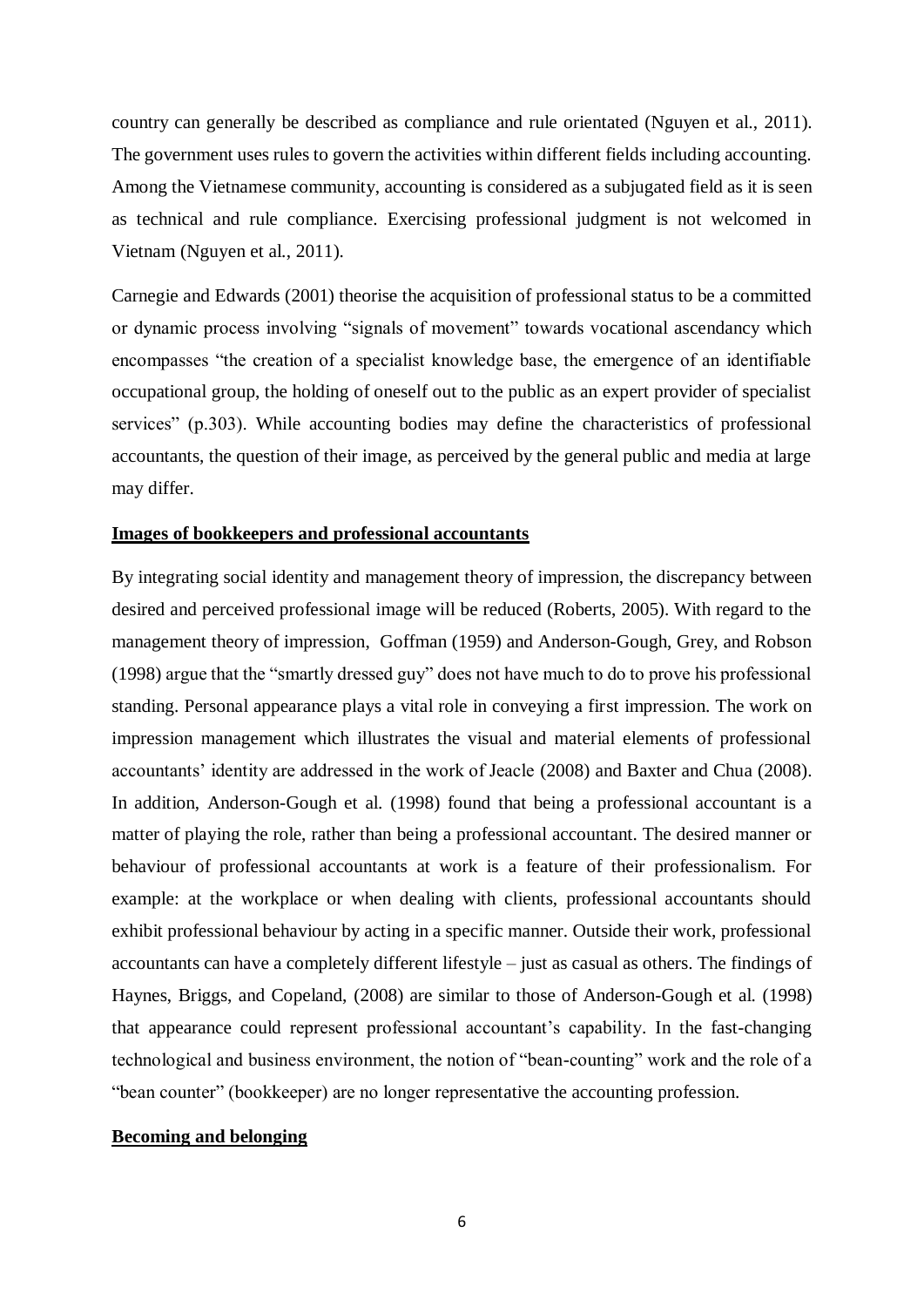To obtain a better understanding of the historical development of accounting, many researchers have started their investigations on the potential of identity as a sociological concept [\(Anderson-Gough, Grey, & Robson, 2001;](#page-18-2) [Covaleski, Dirsmith, Heian, & Samuel, 1998;](#page-19-6) [Grey,](#page-20-9)  [1998;](#page-20-9) [Jeacle, 2008;](#page-20-7) [Sveningsson & Alvesson, 2003\)](#page-21-4). Such studies have focused on "what it means to be a professional accountant and on shaping identities within large professional firms" [\(Edwards & Anderson, 2011, p. 691\)](#page-19-7). Many researchers also explore the notion of credentialism in advancing the status of members of modern professional accounting bodies [\(Kedslie, 1990;](#page-20-10) [R. H. Parker, 2005;](#page-20-11) [Verma & Gray, 2006;](#page-21-5) [Walker, 1991;](#page-21-6) [Walker & Shackleton,](#page-21-7)  [1995\)](#page-21-7). Richard Jenkins – a sociologist – suggests: "without repertoires of identification . . . we would not have the vital sense of who's who and what's what"[\(Jenkins, 2004, p. 7\)](#page-20-12). Indeed, "without identity there could be no human world" [\(Jenkins, 2004, p. 7\)](#page-20-12).

According to Ivanic [\(1997\)](#page-20-13) and Chappell et al. [\(2003\)](#page-19-8), identity formation is a process. For Wenger [\(1998, p. 168\)](#page-21-8) "identity is not merely a category….identity is a becoming". Jenkin [\(2004, p. 22\)](#page-20-12) has a term called "identity negotiation" which is the process of individuals interacting with society to create identity. Such a process of "identity negotiation" is formed to develop a consistent set of response patterns to reinforce the status of an individual or a group as identity is about both the individual and the collective [\(Augoustinos & Walker, 1995;](#page-19-9) [Jenkins, 2004\)](#page-20-12). Identity is also explored by Wenger [\(1998\)](#page-21-8) through the concept of "communities of practice" which includes four components: "meaning, practice, community and identity" (p.4). He believes that learning can change the way we are and it also develops a sense of belonging to a community [\(Wenger, 1998\)](#page-21-8). Belonging to a community and participation in its practices are central to identity formation [\(Colley, James, Diment, & Tedder,](#page-19-10)  [2003;](#page-19-10) [Wenger, 1998\)](#page-21-8).

Sveningsson and Alvesson (2003) acknowledge that role or *habitus* plays a crucial part in the work of identity. The recognised development of specific dispositions is very crucial in constructing a legitimate position within the field [\(Colley et al., 2003\)](#page-19-10). Sveningsson and Alvesson [\(2003, p. 1164\)](#page-21-4) argue that "… identity work…emphasising dynamic aspects and ongoing struggles around creating a sense of self and providing …answers to the questions 'who am I' (or 'who are we') and what do I (we) stand for?". The process of becoming in social and discursive contexts is defined by Sveningsson and Alvesson [\(2003\)](#page-21-4) as a "…process in which individuals create several more or less contradictory and often changing managerial identities (identity positions) rather than one stable, continuous and secure, manager identity" (p. 1165).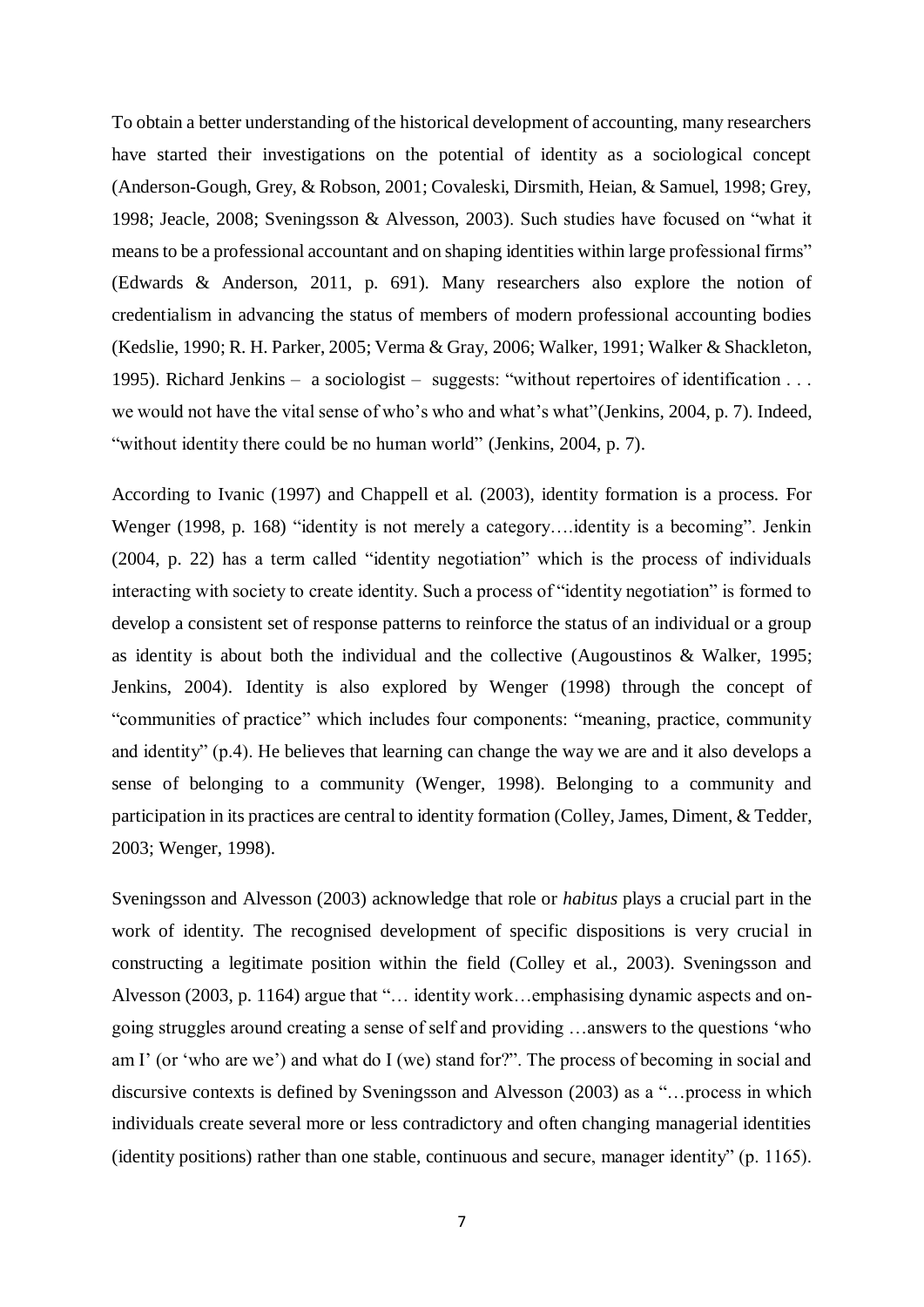Vietnam is a developing country where the operation of the accounting field is governed by the government. Political connections are important in Vietnam so the formation of Vietnamese accountant's identity could potentially be different from that in the literature. In addition, this paper also contributes to the body of knowledge of the potential deviation in identity development in the contemporary context where Vietnam is involved more in international integration. Below is a description of how the study was conducted.

#### **4. Research Methodology**

This study has adopted the naturalistic inquiry approach. The choice of a research approach affects the way the research is conducted, for instance in how data are collected, analysed and evaluated. This is a qualitative interpretive study which investigated the problem: how bookkeepers and professional accountants see themselves in the given context and when first Western professional accounting body was entered into Vietnam. The sub-research questions are:

- 1. What is the gap between bookkeepers and professional accountants?
- 2. How do they see the importance of growth in their career?

This study investigated the realities from the perspectives of interviewees. As agreed by Lincoln and Guba (1985), Patton [\(2002\)](#page-20-14), and Berry and Otley [\(2004\)](#page-19-11), qualitative research follows the naturalistic paradigm as the research takes place in real-world settings and the researcher does not make any attempt to manipulate the phenomenon of interest.

Data were collected by two main means: semi-structured interview and document study.

#### *Documentation Analysis*

This study explored what professional accountants and bookkeepers think of their field, role, *habitus*, and identity. Their perceived identity is from the accounting field and context of the country. Documents that impacted on this included: the Vietnamese Accounting Policy of Rules; accounting standards, goals and objectives that the MOF set out for the future of accounting; the operation of the Department of Accounting Policy of Rules; roles of the VAA and the VACPA, professional exams set out by the MOF; and documents of Vietnamese history. These were critically reviewed and analysed to consider their impact on the formation of an accountant's identity.

These documents came from a variety of sources: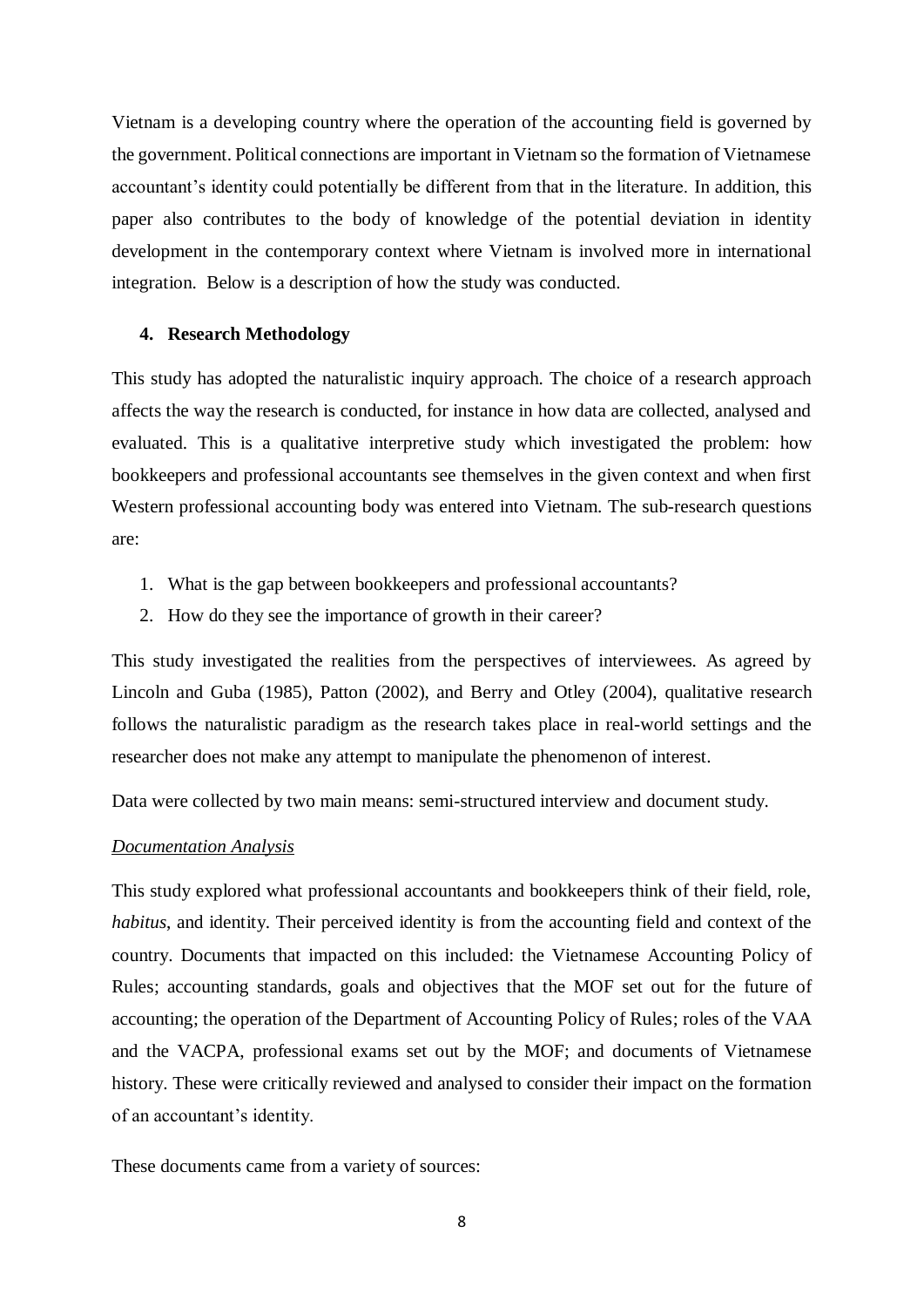- $\triangleright$  Governmental policies about the roles, positions and qualifications of bookkeepers and professional accountants, in regulation books issued by the MOF.
- $\triangleright$  Policies of professional membership, the profession's role and functions, at the VAA's journals and websites.
- $\triangleright$  Policies of professional membership, the profession's role and functions, at the VACPA's website.
- Documents of the accounting educational system in Vietnam, at the Ministry of Education and Training.

In addition, secondary documents such as media reports from newspapers, television, radio and webinars were also reviewed as they provided some of the current context for the research.

#### *Interview*

Semi-structured interview was adopted. An advantage of interviews was that a more accurate and clearer picture of an interviewee's position could be obtained. This was because participants were under no pressure and were free to express their opinions and viewpoints in response to the questions posed [\(Ghauri & Gronhaug, 2005\)](#page-20-15). In addition, an advantage of using the semi-structured interview guide was that it allowed for certain themes to be discussed while still being flexible enough to explore paths that emerged during the interview [\(Bedard &](#page-19-12)  [Gendron, 2004\)](#page-19-12). In general, the expectation of a semi-structured interview is to obtain specific information which is valuable for analysis. Therefore, the interviewer often played a guiding role in the interview by encouraging the interviewees to elaborate their answers. For that purpose, a semi-structured interview was often recorded to guarantee accuracy. Notes were taken during the interviews. The questions used in this research were translated into Vietnamese using simplified technical accounting terminology to ensure bookkeepers and professional accountants thoroughly understood the questions. Interviews were timeconsuming [\(Robson, 1993\)](#page-21-9). However, the cost of the time was compensated for by the wealth and value of the data gathered.

#### *Interviewees' profile*

Table 1 below provides a breakdown of the participants in this research study. For this research, saturation was reached after twenty-nine semi-structured interviews as interviewees passed on no further new information. The interviews were held in the participants' offices, or in quiet cafes, which provided a more relaxed atmosphere [\(Legard, Keegan, & Ward, 2003\)](#page-20-16).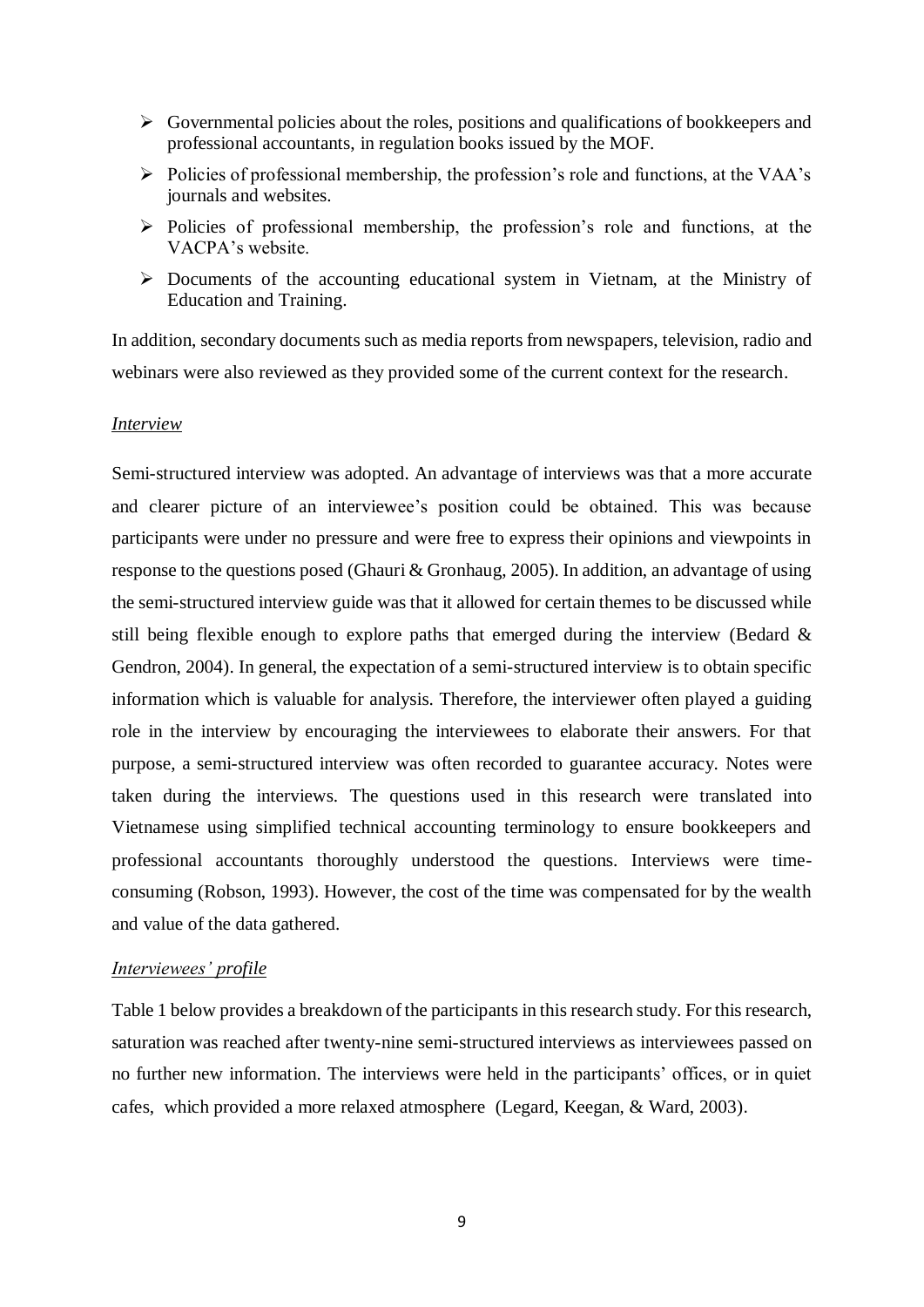| <b>Interviewees</b>      | <b>Interview</b> |
|--------------------------|------------------|
| <b>Bookkeepers</b>       | 14               |
| Professional accountants | 15               |
| Totals                   |                  |

Table 1: Number of interviews

Purposive sampling was considered the most relevant to this study. Since naturalistic inquiry emphasises the direct exchange between the interviewer and the interviewees, "naturalistic inquiry is...in favour of purposive...sampling" (Lincoln & Guba, 1985, p. 40). There are many different types of purposeful sampling identified by Patton (2002). "Snowballing" sampling was selected for this study, the researcher using her own network to lead to another network that provided potential participants. The interviewees' profile was therefore built up by snowballing [\(Taylor & Bogdan, 1998\)](#page-21-10). It was important to locate information-rich key informants and ask them to recommend people to be interviewed. This was a good technique because an interviewee knows what kind of information the researcher is looking for and who are able to supply the researcher with that information.

#### *Data analysis*

Twenty-nine interview scripts and notes were carefully read to identify similarities and differences in responses to the research questions as suggested by Ghauri and Gronhaug [\(2005\)](#page-20-15) and O'Dwyer [\(2004\)](#page-20-17). During the preliminary reading of the interview transcripts, evidence that did not add meaning or value to the analysis was removed. The reduced data were then translated from Vietnamese into English before being further reviewed. Some expressions in Vietnamese did not have an equivalent in English, and so the translation was not a literal translation because meaning and emphasis would have been lost. Instead, the main ideas were identified, and then conveyed through appropriate English phrases and sentences. This was purposefully done to avoid misinterpreting the message through incorrect word translation. The collected data were manually analysed with the focus on connecting patterns found with a series of increasingly more general theoretical concepts. The interplay between, practitioners (bookkeepers and professional accountants) and the context of accounting field; bookkeepers and professional accountants, steers the connection between the field-generated concepts and the core theoretical concepts of habitus and habitat (as found in the work of Bourdieu)

Triangulation were applied in this study. The triangulation involves the validation of data against the archived documents and academic literature. Even though the researcher is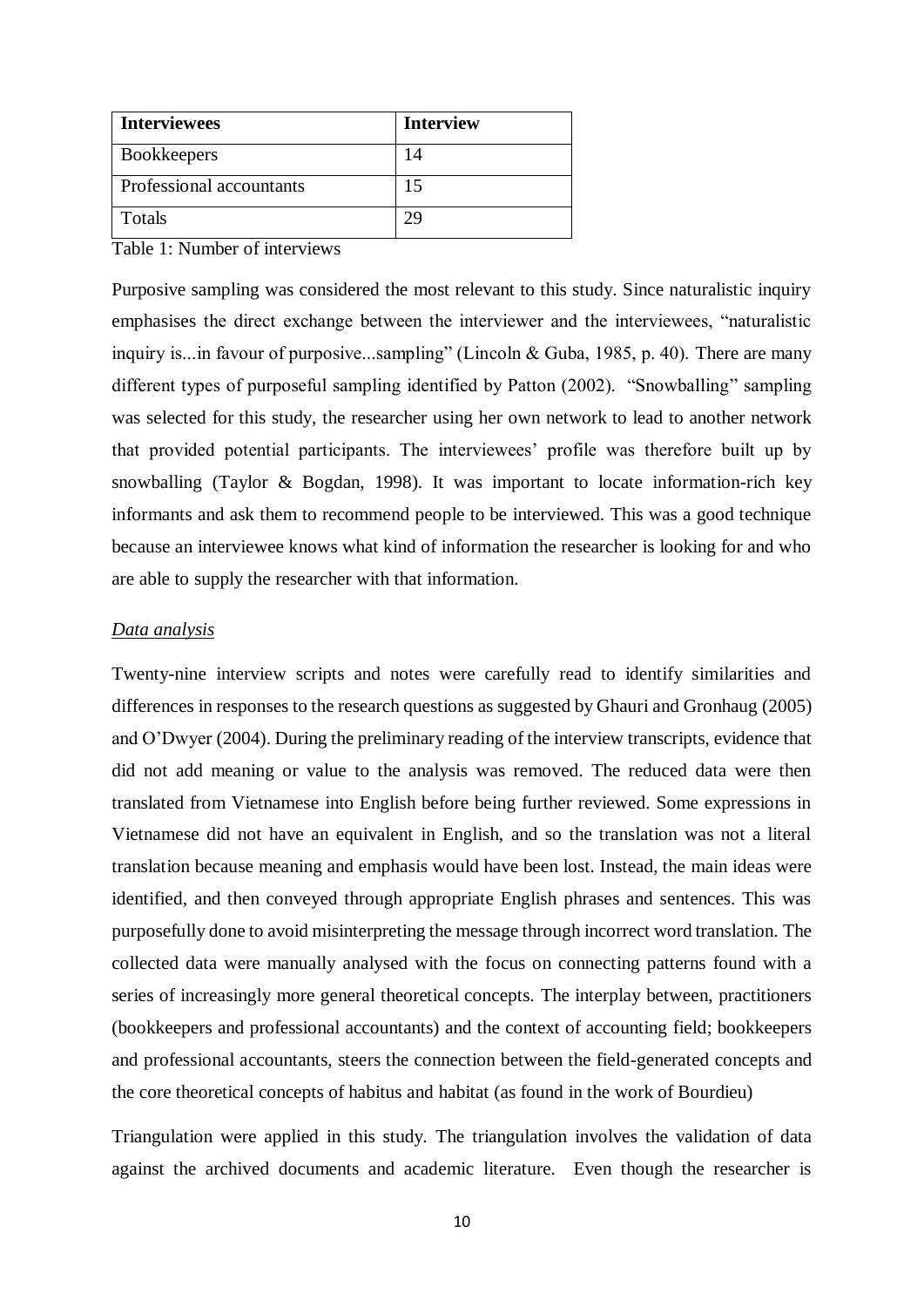Vietnamese by ethnicity, a close review of academic literature and Vietnamese archived documents was deemed essential to ensure reliability and validity. Furthermore, the triangulation was obtained through relating the emergent findings to Bourdieu's theories to strengthen internal validity and credibility. Below is an in-depth review of Bourdieu theoretical framework which is directly related to this study.

#### **5. Bourdieu's theory of practice**

Baxter and Chua (2008)'s article highlights the paucity of studies on accountant's identity using Bourdieu. Responding to such issue, Bourdieu's theory of practice is selected to frame the findings of this study. When referring to the nature of practice, Bourdieu is fond of making a reference to the position of a French café waiter [\(Bourdieu, 2000\)](#page-19-13) who is coming in the early morning and putting on his black trousers and white jacket. Before the first customer arrives, his duty is to sweep the floor and put on the coffee pot. When customers start filling the imaginary waiter's restaurant, he engages with customers and provides a welcome and attentive service which could cover up delay or an omission, or to pass off mediocre fare. For Bourdieu, the French café waiter is preoccupied with the immediate needs of his customers and is not granted an objective perspective which Bourdieu sees as vital for him to reflect on his practice. Bourdieu [\(2000\)](#page-19-13) draws attention to the cultivation of disposition or *habitus* among those who are required to be compliant. Their role is such that it inculcates an identity which is like that of the French cafe waiter, whose position inhabits his body and whose body inhabits the position [\(Baxter & Chua, 2008\)](#page-19-5). Similar to the *habitus* of the French café waiter, the compliant mode of bookkeepers and some professional accountants in Vietnam addressed in the form of *habitus* which potentially inculcate their identity, is the research matter of this study. Bourdieu [\(1977\)](#page-19-14) describes *habitus* as the predictable way that individuals use to connect with the social world. It also provides a set of "operating principles" (p.18) of behaviour in different situations. Bourdieu further explains that *habitus* is structured by one's past and present circumstances such as family upbringing and educational experiences. Thus the structured *habitus* shapes one's present and future practices. Daily issues may be dealt with in an acceptable or predictable manner which Bourdieu [\(1977, p. 72\)](#page-19-14) calls "disposition". There are certain circumstances which are repeated across an individual's occupational life that would create a basis for them to deal with such circumstances when they occur. Maton [\(2008\)](#page-20-18) observes:

*Habitus focuses on our ways of acting, feeling, thinking and being. It captures how we carry within us our history, how we bring this history into our present circumstance, and how we then make choices to act in certain ways and not others (p. 52).*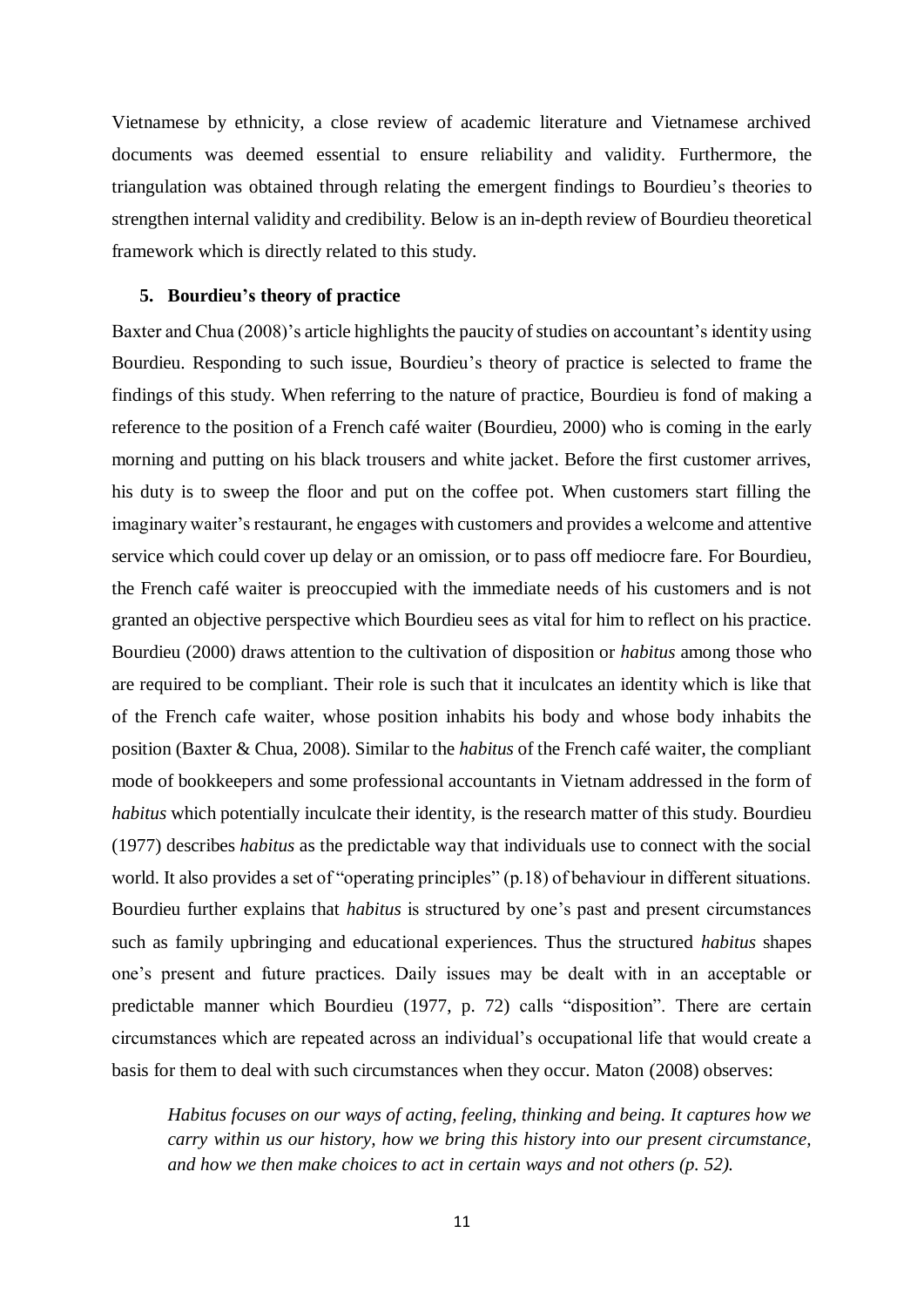Bourdieu [\(1977,](#page-19-14) [1990,](#page-19-15) [1998,](#page-19-16) [2000\)](#page-19-13) indicates that vocational practice is facilitated by skilful individuals. Regardless of whether a person is a waiter, a bookkeeper, a professional accountant, a politician, a nurse or a school teacher, they understand and respond to a range of possible behaviours that may be involved in their workplace situation. In other words, they absorb the position and know how to perform in it. Bourdieu calls it "practical knowledge" which can only be understood from a study of action. It has a logic of ordinariness that is a combination of principles and convenience [\(Bourdieu, 1977, p. 109\)](#page-19-14).

In general, practices are reproduced through *habitus* with amalgamation or incarnation of the logic that facilitates practical functioning in various situations—our bodies have been appropriated by the social world, and at the same time are enabled to appropriate the social world through the mastery of practices [\(Bourdieu, 1977\)](#page-19-14). Practice and position in a field mutually inform and sustain each other. Bourdieu's view is that when practices are enacted or re-enacted, history of the position is then connected or communicated.

Achievements facilitate communication between *habitus* and habitat, between disposition and position, between one's historical development and the objectified history informing one's situation [\(Bourdieu, 2000\)](#page-19-13). Practices and position tend to inform each other over time but are often taken for granted by individuals. The logic of practices is internalised as second nature, and could be forgotten as history [\(Bourdieu, 1990\)](#page-19-15). Bourdieu refers to this as a *doxical* relationship. Essentially, when dominant practices are naturalised and appear as self-evident or basic and common ways of organising various aspects of personal and professional lives, they are referred to as truths or *doxai* that are an aspect of common parlance [\(Bourdieu, 1977,](#page-19-14) [1998\)](#page-19-16). For example, the practice of historical cost accounting is a practice which has been normalised through the association of the embodied histories of accounting practitioners and the objective structures of the accounting discipline.

Despite this homogeneity attributed to the *habitus* of individuals over time, Bourdieu [\(1977\)](#page-19-14) also acknowledges the differences in personal styles of individuals occupying a particular position. For example, one chief financial officer may have a different personal lifestyle from another. Style is considered to be the personal stamp or deviation in relation to the habitual practices of a time or class resulting from the different social trajectory or ordering of life experiences of practitioners [\(Bourdieu, 1990\)](#page-19-15). For example, professional accountants who work in a large, city-based company may have a different style when compared with those professional accountants who work in a small, rural company. In addition, the lifestyles of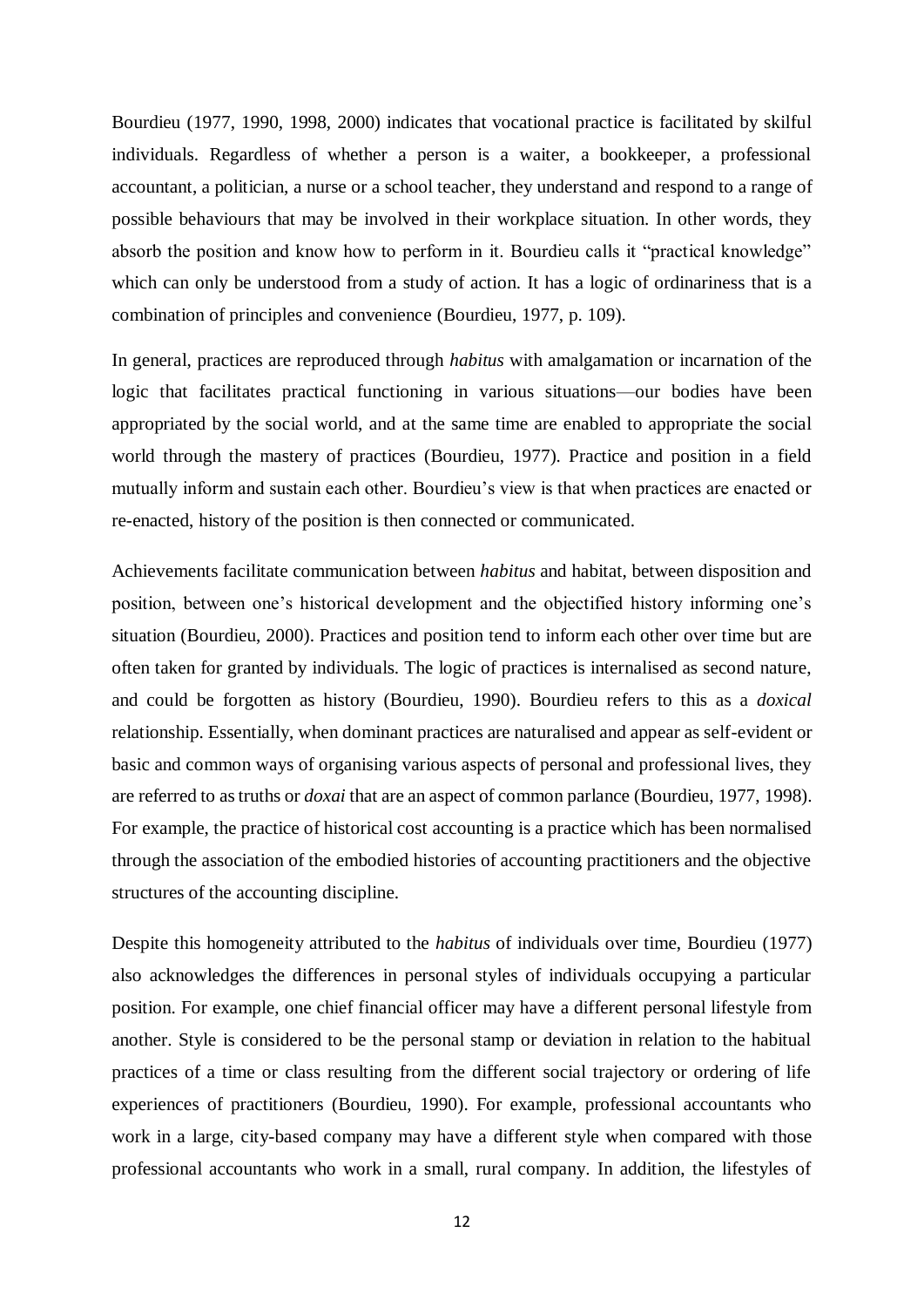professional accountants such as Certified Public Accountants (CPAs) or Chartered Accountants (CAs) may be different from those of bookkeepers. Such differences in styles result from differences in capital and *habitus* within the same field. Furthermore, there is also a growing gap between individuals as their expectations and experiences of practice increase. This facilitates changes in *habitus* as they discover new ways of perceiving, recognising and behaving or engaging in a reflective and reconstitutive conversation with a series of past positions that they have occupied [\(Bourdieu, 2000\)](#page-19-13). This may result in a growing and conscious re-awareness of the normalised nature of the *doxical* experience that has been embedded in the day-to-day operation.

According to Neu et al. [\(2006\)](#page-20-19), the notion of field, capital and *habitus* are useful in understanding the static and dynamic aspects of the institutional field. Whereas fields are seen as theoretical spaces constructed by discourse, Bourdieu [\(1998\)](#page-19-16) refers to *habitus* as a real political space constituted by action. The discourse and position gaining authority in a field determine the boundary conditions for action that is played out in the *habitus* [\(Bourdieu, 1998\)](#page-19-16). *Habitus* organises practices and the perception of practices within a field. These perceptions are internalised by the individuals themselves [\(Bourdieu, 1984\)](#page-19-17). One criticism involves the extent to which *habitus* changes because of the experiences individuals can have as they go through their lives [\(Everett, 2002\)](#page-19-18). The accounting field in Vietnam is a fully compliance-based system (rule-based approach) [\(Nguyen et al., 2011\)](#page-20-1). Individuals within the field feel comfortable with such a rule-based system which has become the common approach. It is where their *habitus* matches the field and they are attuned to the underlying practices of the field [\(Maton, 2008\)](#page-20-18). For the purpose of this study, such social comfort may apply to bookkeepers and some professional accountants in Vietnam as they have fully absorbed the rules of work within the accounting field.

Bourdieu's analysis of social identity and his efforts to theorise the way individuals internalise the social world are based on the concept of *habitus. Habitus* provides individuals with a disposition to accept their role and position within a field. Below is a presentation of the paper's findings.

#### **6. Findings**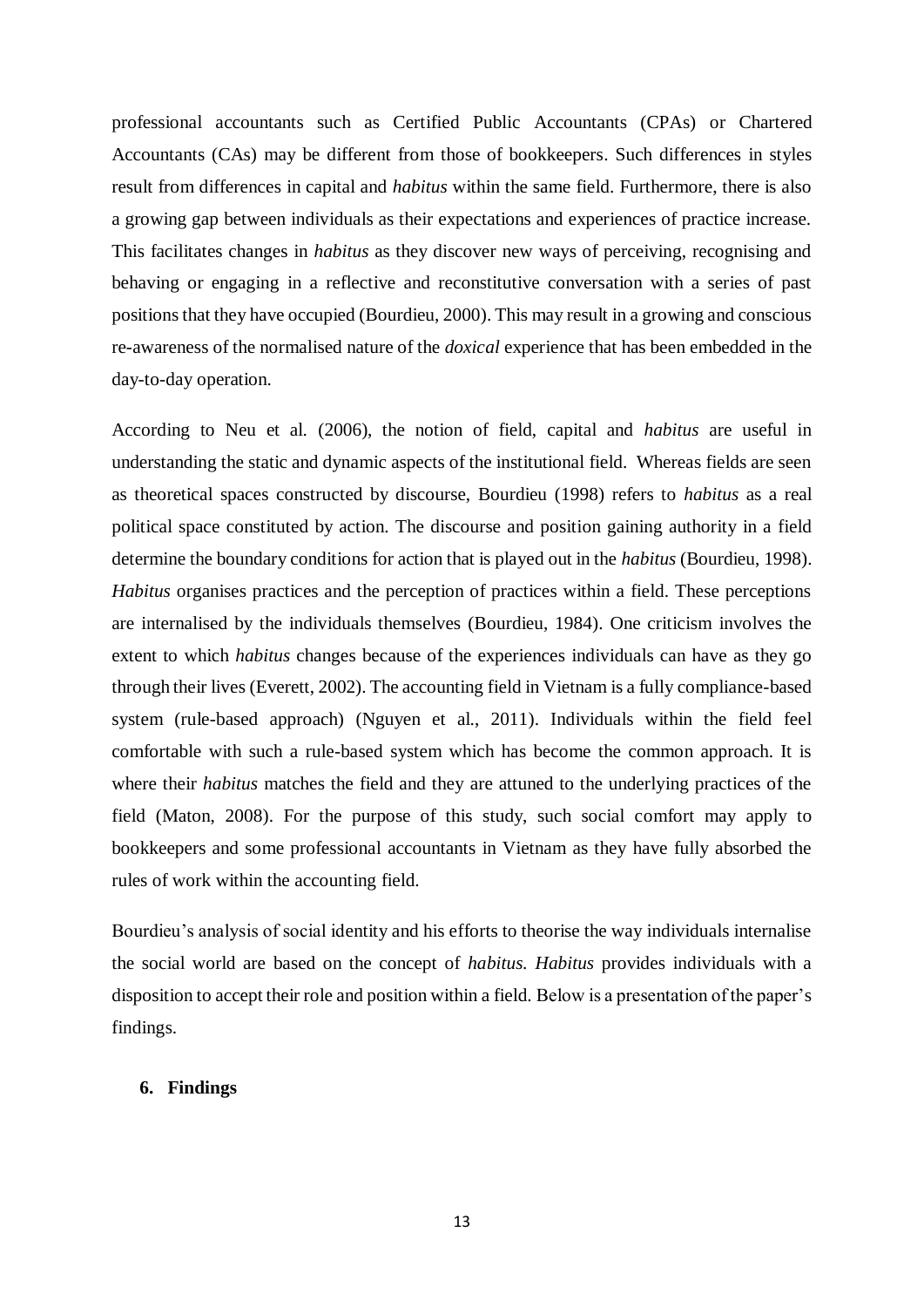For the purpose of this paper, it is crucial to conduct an investigation of how bookkeepers and professional accountants see themselves in the given context and when the first Western professional accounting body entered Vietnam. The sub-research questions are:

- 1. What is the gap between bookkeepers and professional accountants?
- 2. How do they see the importance of growth in the career?

#### **Perceived role (***habitus***) of bookkeepers**

Most of the bookkeepers interviewed tend to view their career prospects as modest. In other words, they do not see much room to grow once entering this career. Most of the bookkeepers have had a degree or at least a certificate in accounting to start off their career. The motivation behind such career choice was, at the time since Vietnam gained independence in 1975, to obtain a stable job in a State owned enterprise (SOE), irrespective of low salary. Since the government controls the accounting field, accounting practitioners are considered to be the dominated group. The accounting field was designed to be a rule-based and compliant. The Government sets out accounting rules and provides detailed instructions for accountants to follow. One of the interviewees (interviewee 18, senior bookkeeper), in a conversation, paused for a moment, and wondered whether people who are quiet, and careful come to choose accounting, or because the nature of the accounting job has made them become like that. With respect to job stability, all bookkeepers seem to be happy with their bookkeeping work.

*I come to work for a State-Owned Electricity Company. Even though the salary is low but the job is stable. That is what I need, so I am quite hesitant to change. My daily task is repetitive as I do the same things almost every day. I occasionally go to the MOF website searching for new Circulars and distribute them to colleagues. We do not use standards much but Circulars and Guidance from the MOF* (Interviewee 37, bookkeeper).

Understanding and frequently updating practice from the new Circulars and Guidance papers are a major part of the accounting practice in Vietnam as all interviewees shared. The compliance required in bookkeeping is strongly embedded in bookkeepers' *habitus* and even in those of some professional accountants. Most of the bookkeepers interviewed were hesitant to make any career changes even though they themselves do not at all value their contribution to business. In fact, their *habitus* is so ingrained that repetitive tasks have become a comfort zone. A bookkeeper comments:

"*I do not think I am somebody important who greatly contributes to the company. I am just simply following the instructions of the MOF* (Interviewee 2, bookkeeper).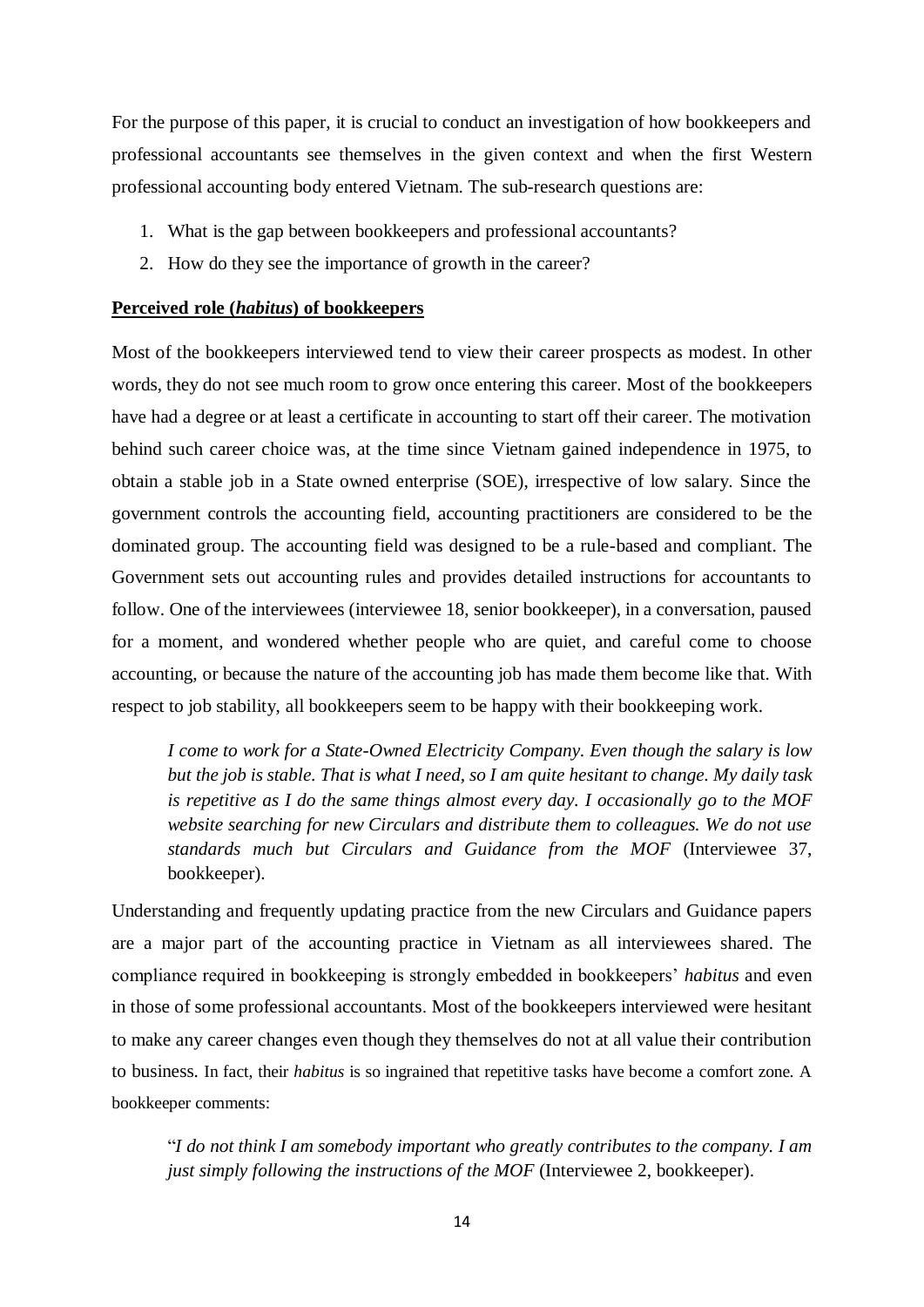Bookkeepers do not see their contribution to a business to be crucial and worth mentioning. However, when being asked further of image or traits of a bookkeeper, she said:

*A bookkeeper needs to be meticulous, diligent, careful, and straightforward because accounting involves a lot of detail. If a person looks deceitful in appearance, it would be hard to see him as a bookkeeper. With that kind of appearance, he would probably not be working but just manipulating the numbers for fraudulent gains. So, he should not be a bookkeeper* (Interviewee 2, bookkeeper).

Most of interviewees, on one side, shared the same view that a bookkeeper should be honest and sincere. On the other side, some interviewees believe that having good connections with government officials especially in tax department is important. This potentially compromises the integrity that they initially perceive of their bookkeeping nature because they could use the connections to avoid paying a correct amount of tax or covering an unethical business transaction. In Vietnam, even though the identities of bookkeepers and even domestically qualified professional accountants are of low status, to some extent they can be enhanced by good connections with the tax department, which is the most powerful department within the MOF. A senior bookkeeper shares this view with evident satisfaction: "*I think I am quite lucky as my work has given me good contacts with officials in the tax department"* (Interviewee 33, bookkeeper). The role (*habitus*) of bookkeepers and professional accountants is strongly influenced by the dominance of the tax department or the MOF. Their professional identity or status is not considered to be derived from the professional accounting associations, the VAA or the VACPA, but from their *habitus* or social connections with authorities with symbolic capital. From his experience, the senior bookkeeper seems to understand the political influence and of the ways to protect himself from trouble. He states:

*The Government establishes policy of rules to assert their benefits. I understand that whoever comes to the 'throne', new regulations would then be issued to protect their patron's power. Rules in Vietnam are very ridiculous as such rules indicate that you 'can only do what is in the Government's guidance'…This really makes people remain passive and solely look for guidance. If we created it in accordance with our understanding, the risk would be huge, especially when it is relating to the tax department. Unless we can find a circular to back up your understanding, you'd be much better waiting for the Government's guidance* (interviewee 31, bookkeeper).

Since Vietnamese accounting operates under a compliance system, learning the rules by heart is crucial. Therefore, the compliance mode is embedded in the practices of bookkeepers. The compliance "*habitus*" is continually reinforced by regulation as according to a senior bookkeeper in a State-Owned Company comments "*accountants in State-Own Companies*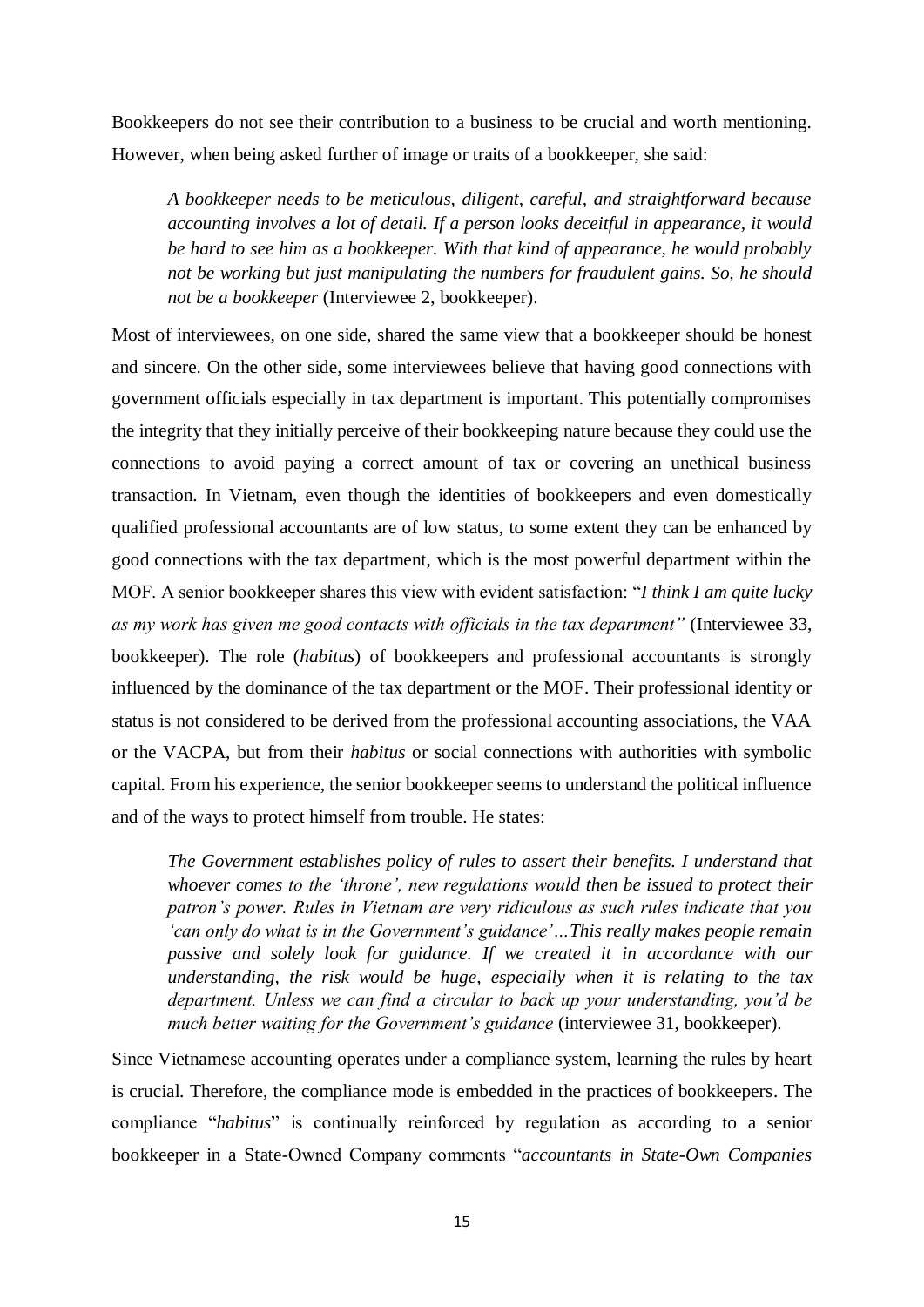*hesitate to go with their own judgments as they are so afraid of responsibility and penalisation from the Government*" (interview 4, bookkeeper). It is quite interesting to see how senior bookkeepers who have spent most of their lifetime on their bookkeeping roles, respond to the drawbacks of their chosen career. "*If I could choose again, I would have never chosen accounting as my major as it is too inflexible. At all time, the Government sets the rules and makes their own arrangements", said a senior bookkeeper* (Interviewee 17, Bookkeeper). Another bookkeeper shows her frustration: "*Having been an accountant (bookkeeper) for several years, I would never encourage my children to select accounting for their careers as they could not survive on 3 million VND per month (150 USD/month)* (Interviewee 5, bookkeeper).

The identity is not seemingly arrived from being a membership of the VAA. Most of interviewees found no value or prestige from such membership. A senior bookkeeper shares *"Associations in Vietnam do not provide any benefits for their members. They neither fight against the government to protect their members nor act as a bridge to investors. They are just figureheads* (Interviewee 30, bookkeeper). This is truly right because both the VAA and VACPA are exclusively controlled by the MOF. Difference from their counterparts in Western countries, the prestige and privilege that both most bookkeepers and professional accountant feel, are arrived from another source. The interviewee adds "*In Vietnam, employment is focused more on trust and loyalty than on the qualifications of an accountant. These qualities are assumed to come solely from family connections and patronages* (Interviewee 31, bookkeeper). Even though it is a common situation in Vietnam, there has been a growing new direction emerged in the accounting profession since Vietnam committed to a globalisational process. Such deviation allows professional accountants to obtain Western professional accounting memberships. It also means their identity is also changing.

#### **Perceived role (***habitus***) of professional accountants**

The terminology of "professional accountant" appears to be foreign to most practitioners in the accounting field. Some elderly bookkeepers who inherited accounting knowledge from the French may have been more familiar with the term "*experts-comptables"* (professional accountant) or *teneurs de livres* (bookkeepers). However, most of them have passed away or are too old. The term "professional accountant" was again referred to when ACCA arrived in Vietnam in 2002. Being an *experts-comptable* at the end of the French time and the beginning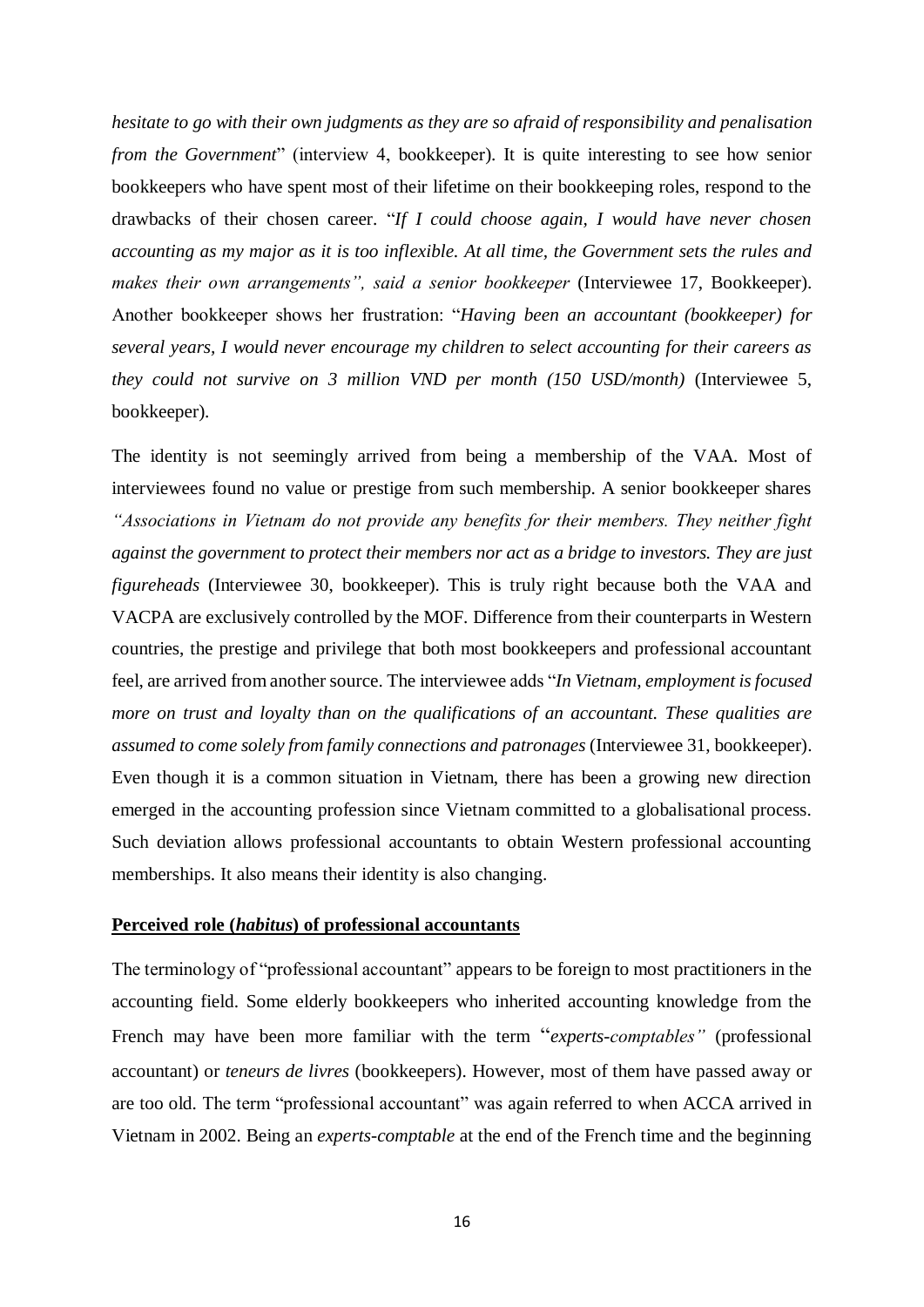of the US invasion, a high-profile professional accountant smiles and comments on the little knowledge of local people about professionalism:

*The accounting profession was officially born in 1991. We have to thank the ACCA for their entry as well as their promulgation of ACCA qualifications in Vietnam. Vietnamese people and companies conceived the ACCA as being a "superassociation". Initially, people used to misunderstand and thought that to become a member of an accounting professional association required a PhD. It is not true. In reality, students can start their ACCA programmes when they graduate from high school* (Interviewee 8, professional accountant).

This comment illustrates the fact that before the arrival of the ACCA, Vietnamese bookkeepers and recent generations of professional accountants did not have a good understanding of the concept of professionalism. Only a few *experts-comptables* who were qualified during the time of the French and/ or US invasions, knew what professional associations were.

Understanding the needs of aligning the local accounting profession to the counterparts overseas, the MOF has set a pathway to obtain a highest qualification - Certified Public Accountants (CPA). Auditors must obtain such a qualification to be authorised to sign the audit report. Sharing the same feeling with the bookkeepers, interviewed professional accountants do not feel prestigious of being a member of VACPA. In other words, the identity of professional accountants is not a legacy of belonging to a profession. In fact, they simply view it as a requirement being set in the regulations. Looking towards upgrading careers, many locally qualified professional accountants who were interviewed, have taken a pathway of becoming members of the ACCA or CPA (Australia).

## **Perceived gap between bookkeepers and professional accountants in Vietnamese accounting field**

It can be argued that most local professional accountants are open to or will welcome Western professional accounting bodies to Vietnam. However, most bookkeepers strongly perceived their identity solely through the lenses of *habitus* and a political stance which results in a reluctance to change and even view change as hostile.

*A qualification in Vietnam does not truly reflect a person's capability. We [accounting staff] used to have a kind of discussion with our boss about the salary of a CFA [Chartered Financial Analyst] holder. After obtaining a CFA qualification, he/she gets 2,000USD/month. Even though I do not have a CFA qualification, my performance is better because I have long experience. Why then is my salary 1,000USD/month?* (Interviewee 31, bookkeeper).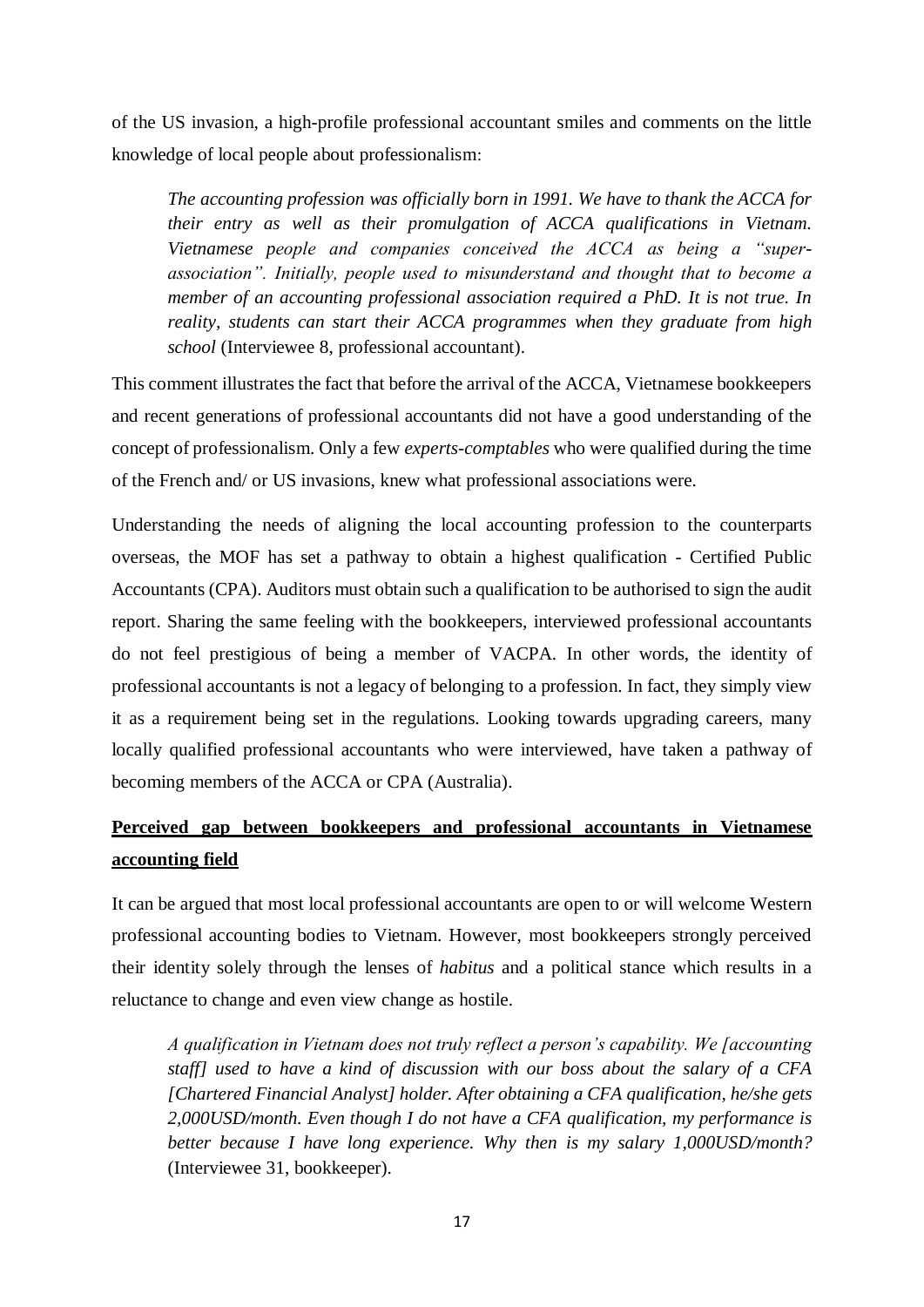This senior bookkeeper feels her role is threatened by the changes. She insists her experience is worth more than accounting qualifications. Such a perception inevitably shows the lack of confidence of some bookkeepers in Western accounting qualifications and their unwillingness to change because they are trained by a system where compliance with the government's rules is the most important objective. It is also important to acknowledge the changing environment caused by the entry of Western institutions into the Vietnamese accounting field. A senior bookkeeper (Interviewee 33) in a listed company acknowledges the positive impact of Western organisations on the growth of the accounting field in Vietnam. A professional accountant (Interviewee 29) admits that the Vietnamese accounting field needs to be transformed or 'renovated' but she also understands that the government still 'thirsts' for dominance, and so it will be hard to change. An academic (Interviewee 32) comments on the need for accounting reform in Vietnam but she is not confident that Vietnam can achieve this in the near future. Inevitably, however, international integration also mean that the Vietnamese accounting field has to be completely revamped because the predominant dependence of accounting practices is on rules. The notion of *habitus* will fit nicely in explaining the identity of bookkeepers and some professional accountants in Vietnam and is discussed in the following section.

#### **7. Discussion and Conclusion**

Bourdieu [\(1998\)](#page-19-16) views human practical and positional accomplishments as being constituted (and reconstituted) within a highly contextualised situation which he described as a field. Bourdieu [\(1990\)](#page-19-15) described field as a football field where the players adopt certain positions and accept the rules of "the game" without conscious deliberation. That someone has determined the rules of "the game" is not something the players think about. Most bookkeepers and some professional accountants have internalised the rules of the accounting field which are set by the MOF. In other words, their day-to-day accounting is contained in their bodily practice. The *habitus* has been embedded in their position and is attuned to the underlying practices of the field [\(Maton, 2008\)](#page-20-18) . Responding to the research question: "how bookkeepers and professional accountants see themselves in the given context and when the first Western professional accounting body entered Vietnam?

All bookkeepers and some professional accountants consistently view their role attaching to the set of rules promulgated by the MOF. Their daily routine work is executed unconsciously. Bourdieu (1977) explains that the *habitus* is structured by the bookkeepers' past experience and such structured *habitus* will shaped their present and future practices. Therefore, when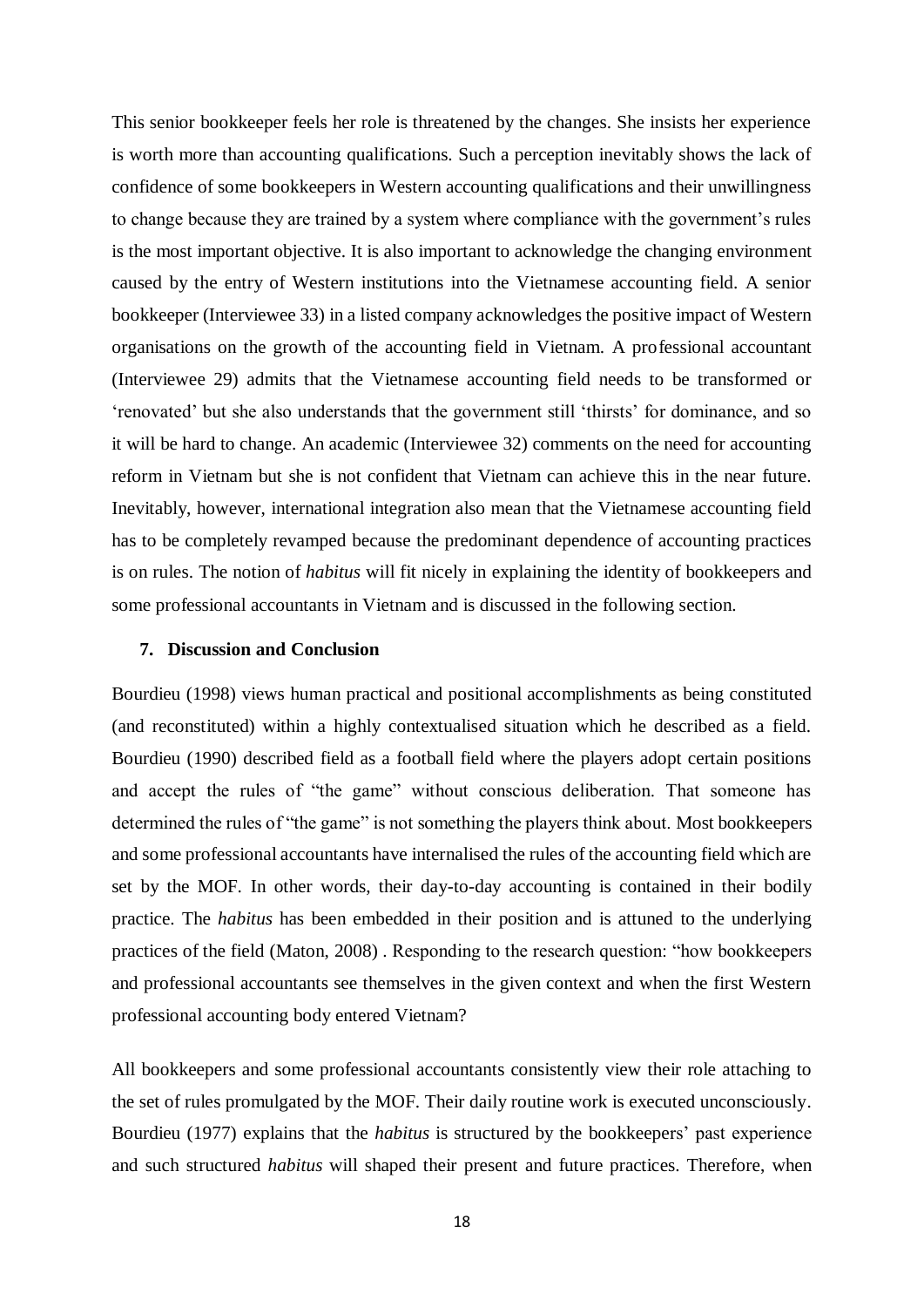being asked about their identity, most interviewees referred to their routine work. To further highlight their role, they all simultaneously refer to the importance of continually updating themselves with new Circulars and detailed instructions from the MOF. To become a qualified professional accountant, he/she has to pass a test set by the MOF. Such a qualification enable her to eligibly sign off an audit report.

In reflecting the identity of bookkeepers and professional accountants, the concept of *habitus* is highlighted as it facilitates discussion of the transformative possibilities, such as when a bookkeeper may resent with their low salary. This signals potential tensions between stability and change which may also be studied through an appreciation and application of *habitus*. Furthermore, the distinction implied in the notion of *habitus* draws attention of readers to the characteristics of the Vietnamese accounting field. All bookkeepers and even some professional accountants perceive their identity through their *habitus*.

Different from identity constructions in developed countries, where accounting profession are well developed, the identity of Vietnamese bookkeepers and professional accountants are constructed through political connections. Since accounting field is underdeveloped and under control of the MOF, identity is also perceived through strong connections to Government officials. Such a finding has not formally addressed in the literature. This finding highlights the importance of political influence on the formation of identity in a communist country.

This study has also found a new incentive in the Vietnamese accounting field. Some locally qualified accountants have embarked on obtaining professional qualifications of ACCA or CPA (Australia). Their appreciation of deriving identity from professional accounting bodies has begun. Such a development signals the change in the accounting field.

#### **8. Reference**

- <span id="page-18-0"></span>Ahrens, T., & Chapman, C. (2000). Occupational identity of management accountants in Britain and Germany. *European Accounting Review, 9*(4), 477-498. doi:10.1080/09638180020024070
- <span id="page-18-1"></span>Anderson-Gough, F., Grey, C., & Robson, K. (1998). *Making up accountants: The organisational and professional socialisation of trainee chartered accountants*. Aldershot, England: Ashgate.
- <span id="page-18-2"></span>Anderson-Gough, F., Grey, C., & Robson, K. (2001). Tests of time: Organisational timereckoning and the making of accountants in two multi-national accounting firms. *Accounting, Organizations and Society, 26*(2), 99-122. doi:10.1016/s0361- 3682(00)00019-2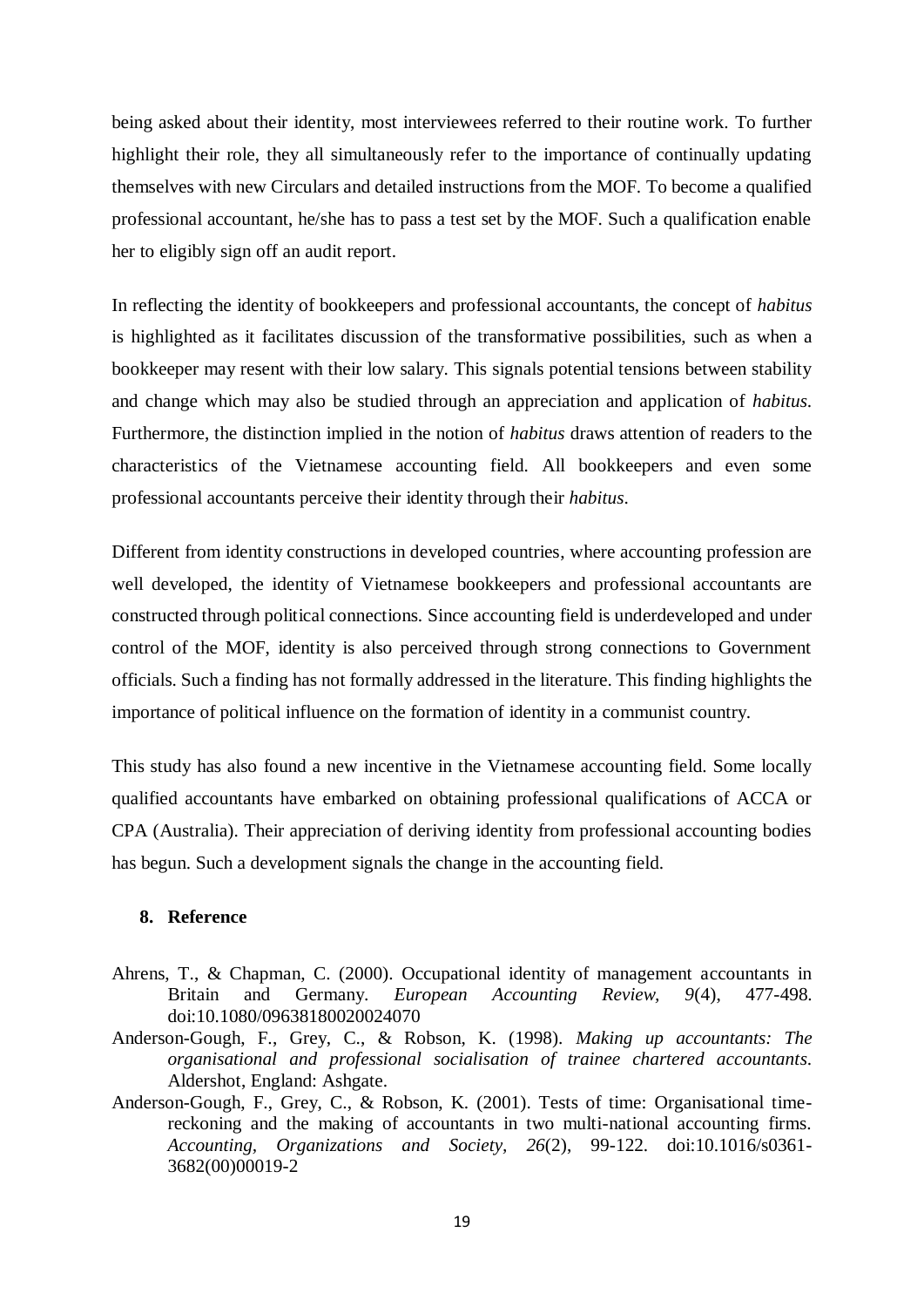<span id="page-19-1"></span>Asean Federation of Accountants. (2013). *Vietnam Association of Accountants and Auditors (VAA)*. Retrieved July 3, 2013, from [http://www.aseanaccountants.org/memberpage-](http://www.aseanaccountants.org/memberpage-10-Vietnam%20Association%20of%20Accountants%20and%20Auditors%20%28VAA%29.html) $10-$ 

[Vietnam%20Association%20of%20Accountants%20and%20Auditors%20%28VAA](http://www.aseanaccountants.org/memberpage-10-Vietnam%20Association%20of%20Accountants%20and%20Auditors%20%28VAA%29.html) [%29.html](http://www.aseanaccountants.org/memberpage-10-Vietnam%20Association%20of%20Accountants%20and%20Auditors%20%28VAA%29.html)

- <span id="page-19-3"></span>Association of Chartered Certified Accountants. (2007). *A changing profession? The evolution of accounting roles, skills and career aspirations*: (Professional Insight Series). Retrieved from [http://www2.accaglobal.com/documents/changing\\_profession.pdf](http://www2.accaglobal.com/documents/changing_profession.pdf)
- <span id="page-19-9"></span>Augoustinos, M., & Walker, I. (1995). *Social cognition: An integrated introduction*. London, England: Sage.
- <span id="page-19-5"></span>Baxter, J., & Chua, W. (2008). Be(com)ing the chief financial officer of an organisation: Experimenting with Bourdieu's practice theory. *Management Accounting Research, 19*(3), 212-230. doi:10.1016/j.mar.2008.06.001
- <span id="page-19-12"></span>Bedard, J., & Gendron, Y. (2004). Qualitative research on accounting: Some thoughts on what occurs behind the scenes. In C. Humphrey & B. Lee (Eds.), *The Real Life Guide to Accounting Research: A behind-the-scenes view of using qualitative research methods*. Oxford, England: Elsevier Ltd.
- <span id="page-19-11"></span>Berry, A. J., & Otley, D. T. (2004). Case-based research in accounting. In C. Humphrey & B. Lee (Eds.), *The real life guide to accounting research: A behind-the-scenes view of using qualitative research methods*. Oxford, England: Elsevier.
- <span id="page-19-14"></span>Bourdieu, P. (1977). *Outline of a theory of practice*. Cambridge, England: Cambridge University Press.
- <span id="page-19-17"></span>Bourdieu, P. (1984). *Distinction: A social critique of the judgement of taste*. London, England: Routledge.
- <span id="page-19-15"></span>Bourdieu, P. (1990). *The logic of practice*. Cambridge, England: Polity Press.
- <span id="page-19-16"></span>Bourdieu, P. (1998). *Practical reason: On the theory of action*. Cambridge, England: Polity Press.
- <span id="page-19-13"></span>Bourdieu, P. (2000). *Pascalian meditations*. Cambridge, England: Polity Press.
- <span id="page-19-2"></span>Burns, J., Ezzamel, M., & Scapens, R. (1999). Management accounting change in the UK. *Management Accounting, 77*(3), 28-30. doi:01802170, 00711888
- <span id="page-19-4"></span>Carnegie, G. D., & Edwards, J. R. (2001). The construction of the professional accountant: The case of the Incorporated Institute of Accountants, Victoria (1886). *Accounting, Organisations and Society, 26*(4-5), 301-325. doi:10.1016/s0361-3682(00)00039-8
- <span id="page-19-8"></span>Chappell, C., Rhodes, C., Solomon, N., Tennant, M., & Yates, L. (2003). *Reconstructing the life of a life long learner: Pedagogy and identity in individual, organisational and social change*. London, England: Routledge Falmer.
- <span id="page-19-10"></span>Colley, H., James, D., Diment, K., & Tedder, M. (2003). Learning as becoming in vocational education and training: Class, gender and the role of vocational habitus. *Journal of Vocational Education & Training, 55*(4), 471-498. doi:10.1080/13636820300200240
- <span id="page-19-0"></span>Collins, R. (1979). *The credential society: An historical sociology of education and stratification*. New York, NY: Academic Press.
- <span id="page-19-6"></span>Covaleski, M. A., Dirsmith, M. W., Heian, J. B., & Samuel, S. (1998). The Calculated and the avowed: Techniques of discipline and struggles over identity in Big six public accounting firms. *Administrative Science Quarterly, 43*(2), 293-327. doi:10.2307/2393854
- <span id="page-19-7"></span>Edwards, J. R., & Anderson, M. (2011). Writing masters and accountants in England: A study of occupation, status and ambition in the early modern period. *Accounting, Auditing & Accountability Journal, 24*(6), 685-717. doi:10.1108/09513571111155519
- <span id="page-19-18"></span>Everett, J. (2002). Organisational research and the praxeology of Pierre Bourdieu. *Organisational Research Methods, 5*(1), 56-80. doi:10.1177/1094428102051005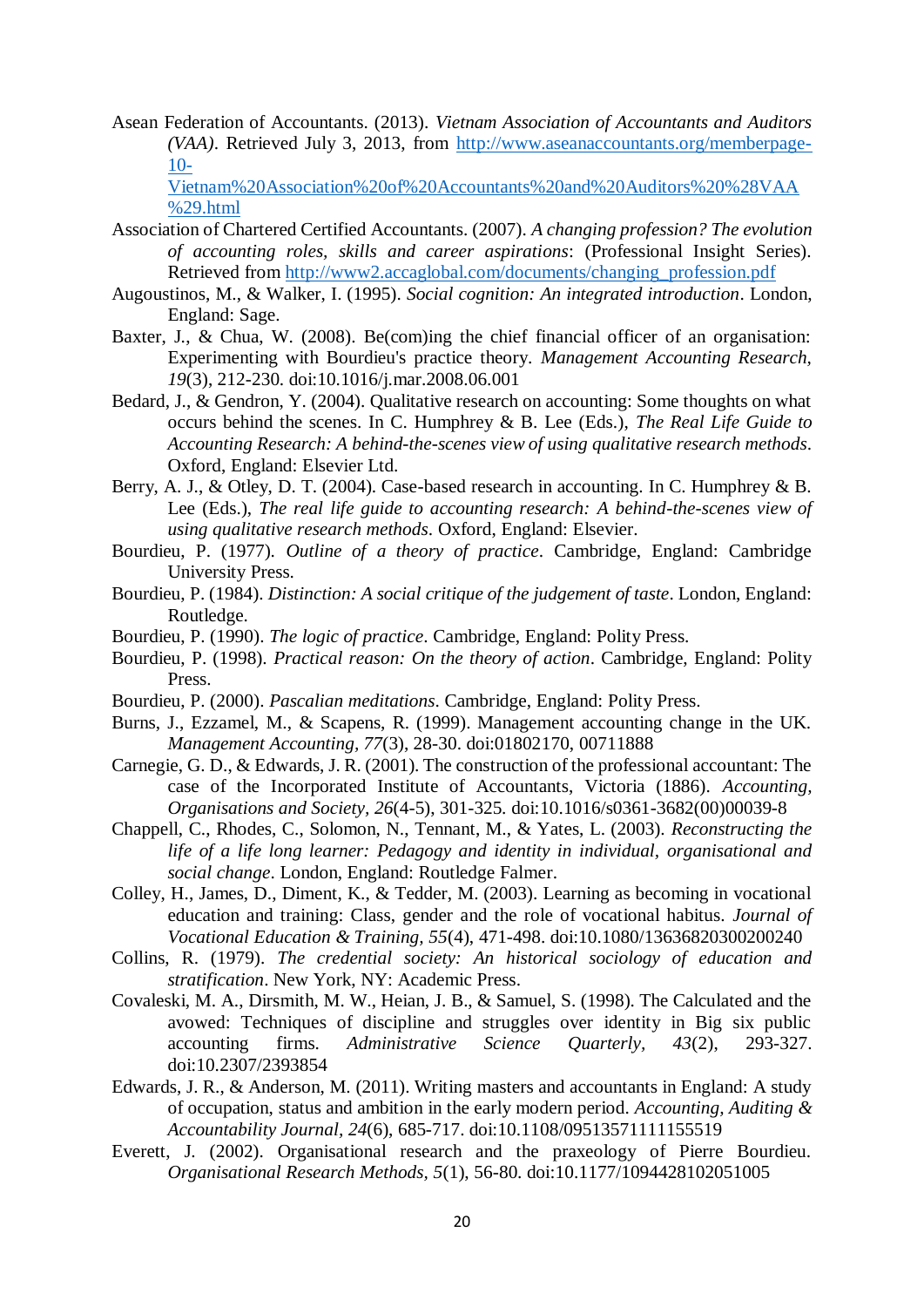- <span id="page-20-15"></span>Ghauri, P., & Gronhaug, K. (2005). *Research methods in business studies: A practical guide (3rd ed.)*. Harlow, England: Pearson Education Limited.
- <span id="page-20-6"></span>Goffman, E. (1959). *The Presentation of Self in Everyday Life*. Harmondsworth, England: Penguin Books.
- <span id="page-20-9"></span>Grey, C. (1998). On being a professional in a "Big Six" firm. *Accounting, Organizations and Society, 23*(5–6), 569-587. doi:10.1016/s0361-3682(97)00003-2
- <span id="page-20-8"></span>Haynes, D., Briggs, S. P., & Copeland, S. (2008). Mind the gap: Accountants at work and play. *Critical Perspectives on Accounting, 19*(1), 81-96. doi:10.1016/j.cpa.2006.01.014
- <span id="page-20-2"></span>Ho, T. (2010). *Renovative and developmental journey of accounting and auditing occupations*. Retrieved August 13, 2012, from [http://www.tapchiketoan.com/ke-toan/ke-toan-hanh](http://www.tapchiketoan.com/ke-toan/ke-toan-hanh-chinh-su-nghiep/hanh-trinh-doi-moi-va-phat-trien-cua-nghe-nghiep-ke-toan-kiem.html)[chinh-su-nghiep/hanh-trinh-doi-moi-va-phat-trien-cua-nghe-nghiep-ke-toan](http://www.tapchiketoan.com/ke-toan/ke-toan-hanh-chinh-su-nghiep/hanh-trinh-doi-moi-va-phat-trien-cua-nghe-nghiep-ke-toan-kiem.html)[kiem.html](http://www.tapchiketoan.com/ke-toan/ke-toan-hanh-chinh-su-nghiep/hanh-trinh-doi-moi-va-phat-trien-cua-nghe-nghiep-ke-toan-kiem.html)
- <span id="page-20-5"></span>International Federation of Accountants. (2010a). *Competent and Versatile: How Professional Accountants in Business Drive Sustainable Organisational Success*. New York, NY: IFAC.
- <span id="page-20-3"></span>International Federation of Accountants. (2010b). *Establishing and developing a professional accountancy body*. Retrieved **from** [http://www.ifac.org/sites/default/files/publications/files/Establishing-and-Developing](http://www.ifac.org/sites/default/files/publications/files/Establishing-and-Developing-a-Professional-Accountancy-Body.pdf)[a-Professional-Accountancy-Body.pdf](http://www.ifac.org/sites/default/files/publications/files/Establishing-and-Developing-a-Professional-Accountancy-Body.pdf)
- <span id="page-20-13"></span>Ivanic, R. (1997). *Writing and identity: the discoursal construction of identity in academic writing*. Philadelphia: John Benjamins Publishing Co.
- <span id="page-20-7"></span>Jeacle, I. (2008). Beyond the boring grey: The construction of the colourful accountant. *Critical Perspectives on Accounting, 19*(8), 1296-1320. doi:10.1016/j.cpa.2007.02.008
- <span id="page-20-12"></span>Jenkins, R. (2004). *Social Identity*. Oxford, England: Routledge.
- <span id="page-20-10"></span>Kedslie, M. J. (1990). *Firm foundations. The development of professional accounting in Scotland*. Hull, England: Hull University Press.
- <span id="page-20-0"></span>La Porta, R., Lopez-de-Silanes, F., Shleiffer, A., & Vishny, R. (1998). Law and finance. *Journal of Political Economy, 106*, 1113-1155. Retrieved from [http://works.bepress.com/florencio\\_lopez\\_de\\_silanes/18/](http://works.bepress.com/florencio_lopez_de_silanes/18/)
- <span id="page-20-16"></span>Legard, R., Keegan, J., & Ward, K. (2003). In-depth Interviews. In J. Ritchie & J. Lewis (Eds.), *Qualitative Research Practice: A Guide for Social Science Students and Researchers* (pp. 138-169). London, Thousand Oak, New Delhi: Sage.
- <span id="page-20-18"></span>Maton, K. (2008). Habitus. In M. Grenfell (Ed.), *Pierre Bourdieu: Key Concepts* (pp. 49-65). Durham, London: Acumen Publishing Limited.
- <span id="page-20-19"></span>Neu, D., Ocampo Gomez, E., Graham, C., & Heincke, M. (2006). "Informing" technologies and the World Bank. *Accounting, Organizations and Society, 31*(7), 635-662. doi:10.1016/j.aos.2005.07.002
- <span id="page-20-1"></span>Nguyen, L., Hooper, K., & Sinclair, R. (2011). Conservatism versus change in the Vietnamese accounting field. *COrporate Ownership and Control Journal, 10*.
- <span id="page-20-17"></span>O'Dwyer, B. (2004). Qualitative data analysis: Illuminating a process for transforming a 'Messy' but "Attractive" 'Nuisance'. In C. Humphrey & B. Lee (Eds.), *The real life guide to accounting research: A behind-the-scenes view of using qualitative research methods* (pp. 391-407). Oxford, England: Elsevier Ltd.
- <span id="page-20-4"></span>Parker, L. D. (2001). Back to the Future: The Broadening Accounting Trajectory. *The British Accounting Review, 33*(4), 421-453. doi:10.1006/bare.2001.0173
- <span id="page-20-11"></span>Parker, R. H. (2005). Naming and branding: Accountants and accountancy bodies in the British empire and commonwealth 1853-2003. *Accounting History, 10*(1), 7-46. doi:10.1177/103237320501000102
- <span id="page-20-14"></span>Patton, M. Q. (2002). *Qualitative Research & Evaluation Methods (3rd ed.)*. Thousand Oaks, CA: Sage Publications.